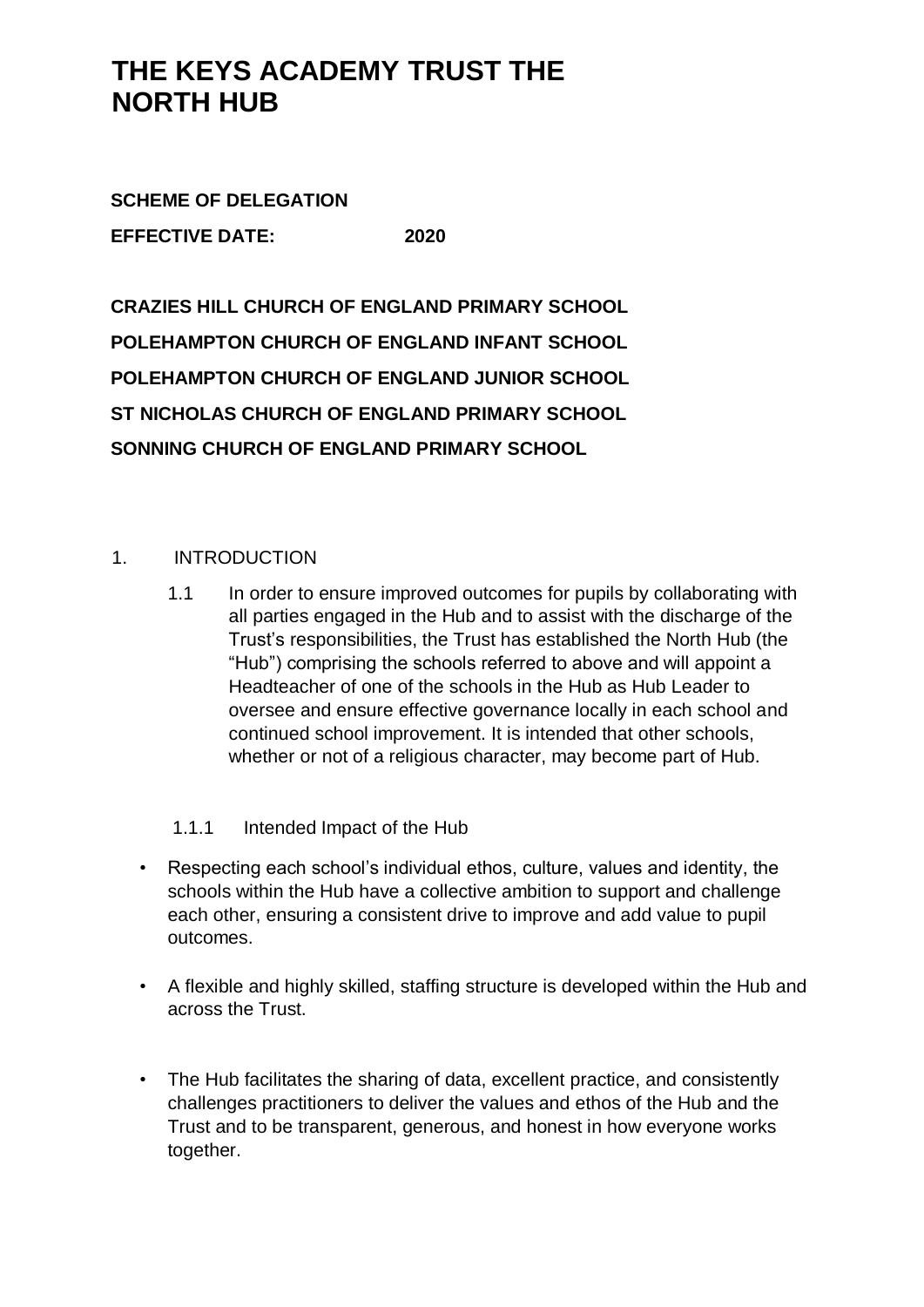#### 1.1.2 The core functions of the Hub are

- To provide a school led accountability and improvement system to empower school staff to drive change and improvement right into the heart of schools within the Hub and across the Trust, rather than a top down approach.
- To ensure rigour, collective responsibility and shared accountability for the standards achieved by the schools in the Hub.
- To deliver school improvement.
- To empower middle leaders and help promote and develop networks to enable Heads of Schools to work in unison, and to deepen the talent pool of the Hub and the Trust.
- To facilitate peer to peer coaching support for staff.
- To seek support and ensure implementation of such support to address any needs or weaknesses in any school in the Hub.
- To facilitate the building of effective partnerships with parents, carers, communities, businesses and other stakeholders.
	- 1.2 The Hub Leader will be appointed for such term and upon such conditions as the Trustees may determine. This appointment may be reviewed at any time and will be reviewed at least annually.
	- 1.3 At least once per term the Hub Leader will arrange to hold and to chair Hub meetings comprising the Headteachers of each school in the Hub, or their representatives for a particular meeting. The Hub Leader may also appoint and determine the proceedings of committees within the Hub. Meetings may be held in any school in the Hub.
	- 1.4 The Hub Leader will circulate reminders, agendas and any associated reports/discussion papers to the group one week prior to the meeting and will arrange for minutes to be produced.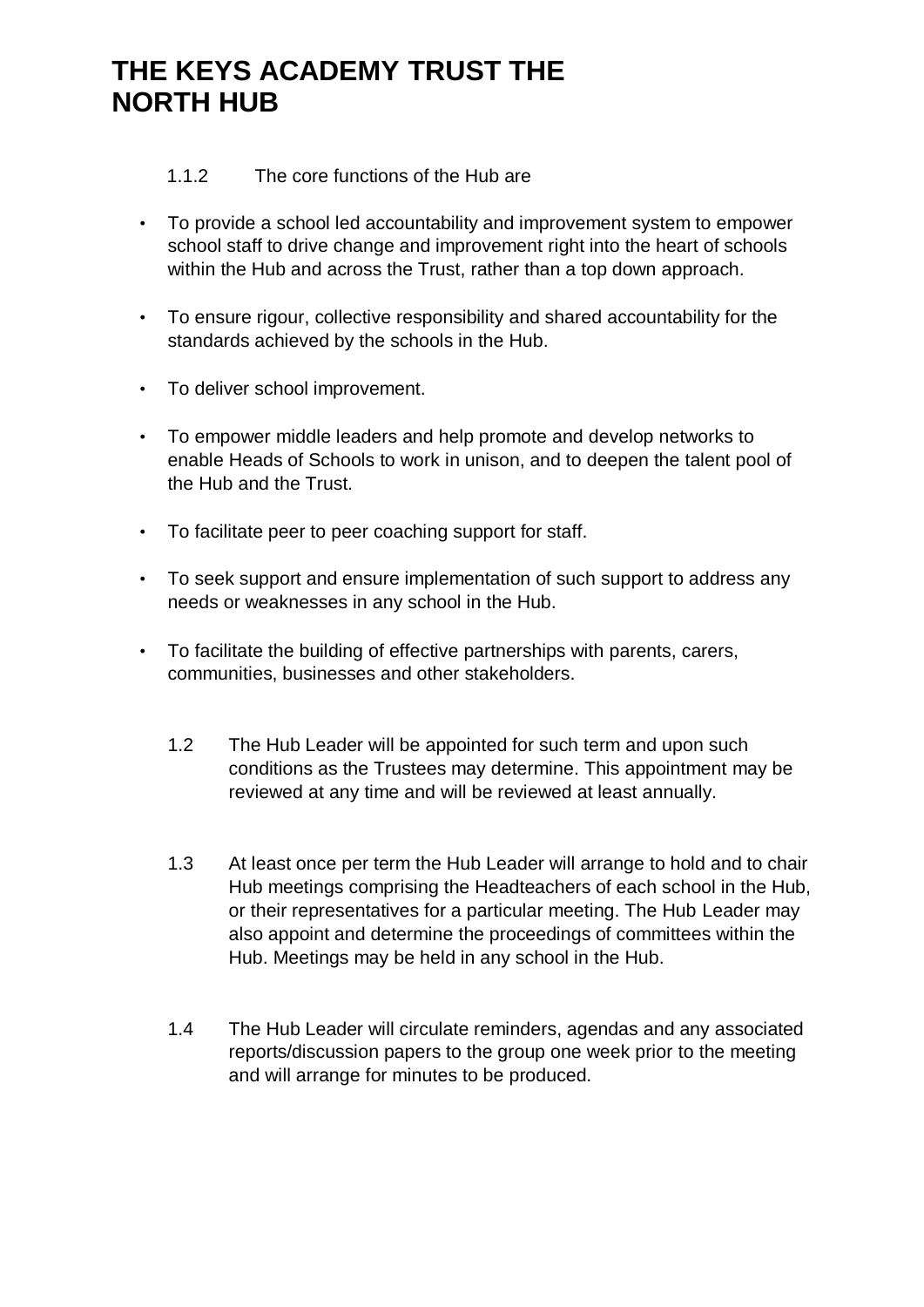- 1.5 Arrangements for members of staff, governors or guests to attend will be agreed by the Hub Leader prior to the meeting and the host school will make the appropriate arrangements
- 1.6 The Hub Leader and Hub meetings will provide a forum for essential collaboration, using combined experiences to sustain and develop school improvement and to further the functions of the Hub within the Trust.
- 1.7 The Hub may make recommendations to the Trust, supported by a financial plan, for expenditure on initiatives for the Hub. Headteachers may add to any such resources allocated by agreeing additional sums from their schools' budgets.

### 2. CONTEXT

2.1 As a charity and company limited by guarantee, The Keys Academy **Trust** 

("the Trust") is governed by Trustees ("the Trustees") who are responsible for and oversee the management and administration of the Trust and the schools run by the Trust, including the schools in the Hub.

- 2.2 The object of the Trust is to advance education for the public benefit by establishing, maintaining, managing and developing schools, offering a broad curriculum, which shall include
	- Church of England Schools conducted in accordance with the principles of the Church of England; and
	- Other Schools, whether with or without a designated religious character and in relation to each of the schools to recognise and support their individual ethos, whether or not of a designated religious character.
- 2.3 The Trustees are accountable to external government agencies including the Department for Education for the quality of the education they provide and they are required to have systems in place through which they can assure themselves of quality, safety and good practice. For schools designated as Church of England schools, the Trustees are also accountable to the Members of the Trust and to the trustees of the site of such schools to ensure that these schools are conducted as Church of England schools.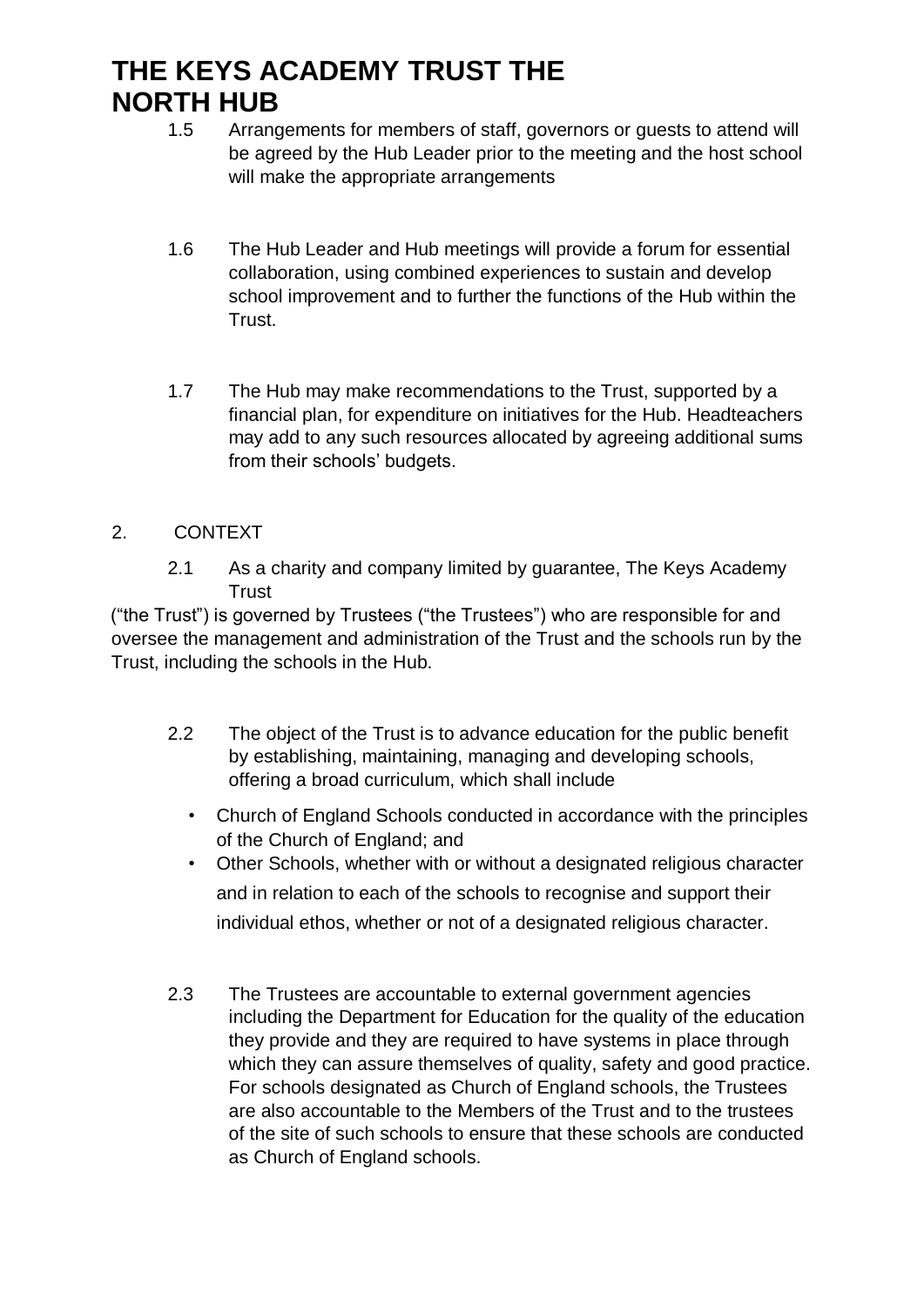- 2.4 In order to help discharge their responsibilities, the Trustees appoint people to serve on a board (the "Local Governing Body") which has been established to ensure the good governance of each school.
- 2.5 This Scheme of Delegation explains the ways in which the Trustees fulfil their responsibilities for the leadership and management of the schools in the Hub, the respective roles and responsibilities of the Trustees and the members of the Local Governing Body ("the LGB Members") and the commitments of each to the other to ensure the success of the schools in the Hub.

2.5 This Scheme of Delegation has been put in place by the Trustees from the Effective Date in accordance with the provisions of the Trust's Articles of Association (the "Articles") and it should be read in conjunction with those Articles. References in this Scheme to numbered Articles are to the relevant clause of the Articles. References in this Scheme to numbered paragraphs are to the relevant paragraphs of this Scheme or its Appendix. Reference to any legislation or regulation will include any amendment or re-enactment.

#### 3. ETHOS AND VALUES

- 3.1 All schools within the Hub will preserve and develop their individual ethos and values.
- 3.2 Church of England schools within the Hub will preserve and develop their religious character in accordance with the principles of the Church of England and in partnership with the Church at Parish and Diocesan level.
- 3.3 All the schools in the Hub will serve their own communities by providing an education of the highest quality, to those of all faiths and of no faith. The schools in the Hub will be committed to working collaboratively with other schools and academies regardless of their status or category.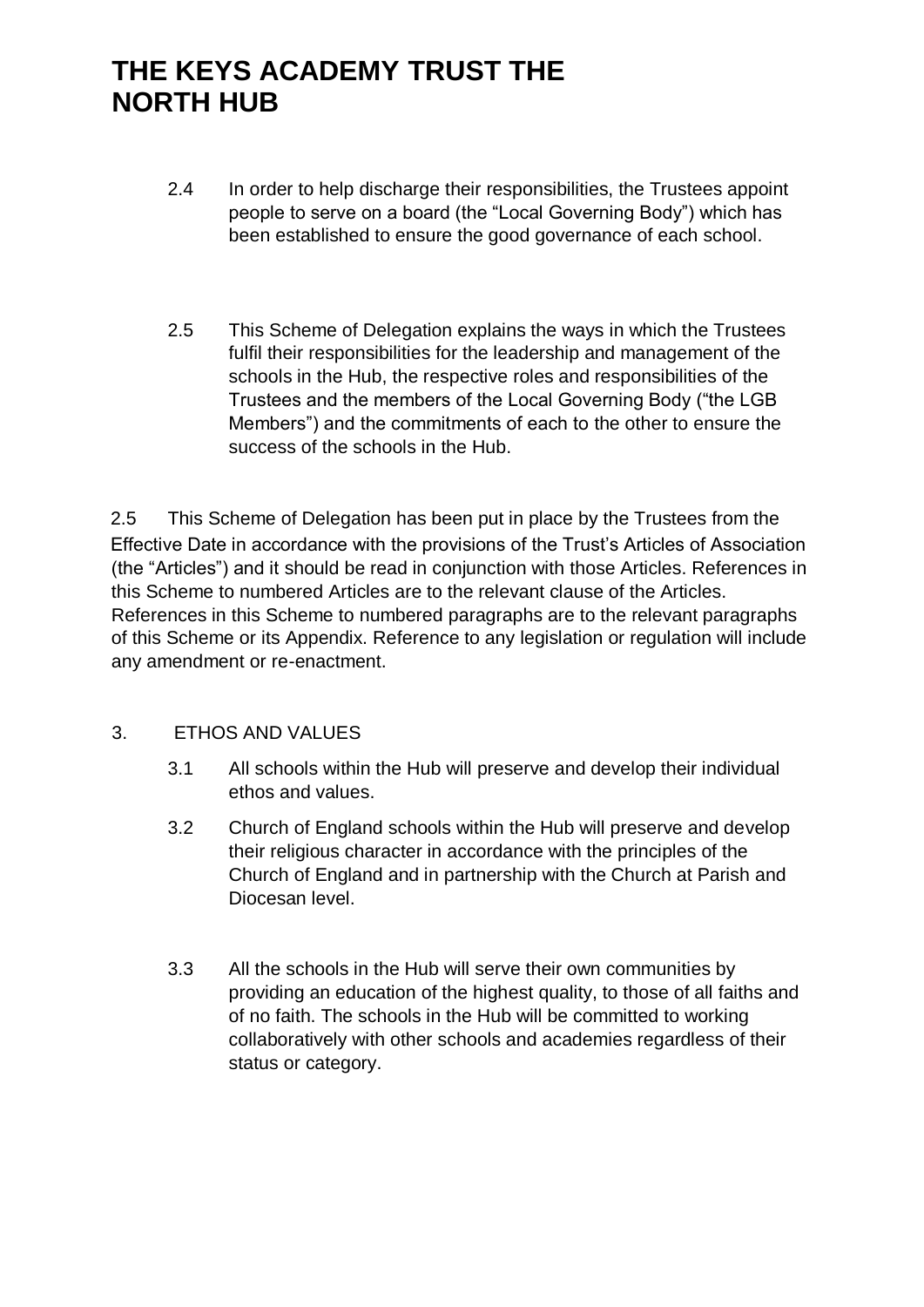- 4. TRUSTEES' POWERS AND RESPONSIBILITIES
	- 4.1 The Trustees have overall responsibility and are the ultimate decisionmaking authority for all the work of the Trust, including the establishing and running of its schools. This is largely exercised through strategic planning and the setting of policy. It is managed through business planning, monitoring of budgets, performance management, the setting of standards and the implementation of quality management processes and, in respect of the schools in the Hub is done together with the Hub Leader and the Local Governing Bodies in accordance with the terms and parameters set out in this Scheme. The Trustees have the power to direct change and set policy where required (again in accordance with the terms and parameters set out in this Scheme and, subject to their powers under the Articles).

4.1 The Trustees have agreed that, in respect of the schools in the Hub, the Hub Leader and Local Governing Bodies shall have the ability to identify areas needing school improvement and to formulate plans and strategies to deal with such issues provided always that such plans and strategies are compatible with the Trust's overall strategies and policies and have been approved in writing by or on behalf of the Trustees before implementation.

4.2 The Trustees have a duty to act in the fulfilment of the Trust's Objects. The Trustees also have a duty to the Members to uphold the Objects of the Trust.

4.3 The Trustees will have regard to the interests of all schools for which the Trust is responsible in deciding and implementing any policy or exercising any authority in respect of the schools in the Hub.

4.4 Articles 100 to 106 provide for the appointment by the Trustees of committees to which the Trustees may delegate certain of the functions of the Trustees and from the Effective Date responsibility for the running of the schools in the Hub will be delegated to the Local Governing Bodies.

4.5 The constitution, membership and procedures of the Local Governing Bodies are determined by the Trustees, and this Scheme of Delegation expresses such matters as well as setting out the authority delegated to the Local Governing Bodies. A Local Governing Body may be responsible for a single school or for two schools.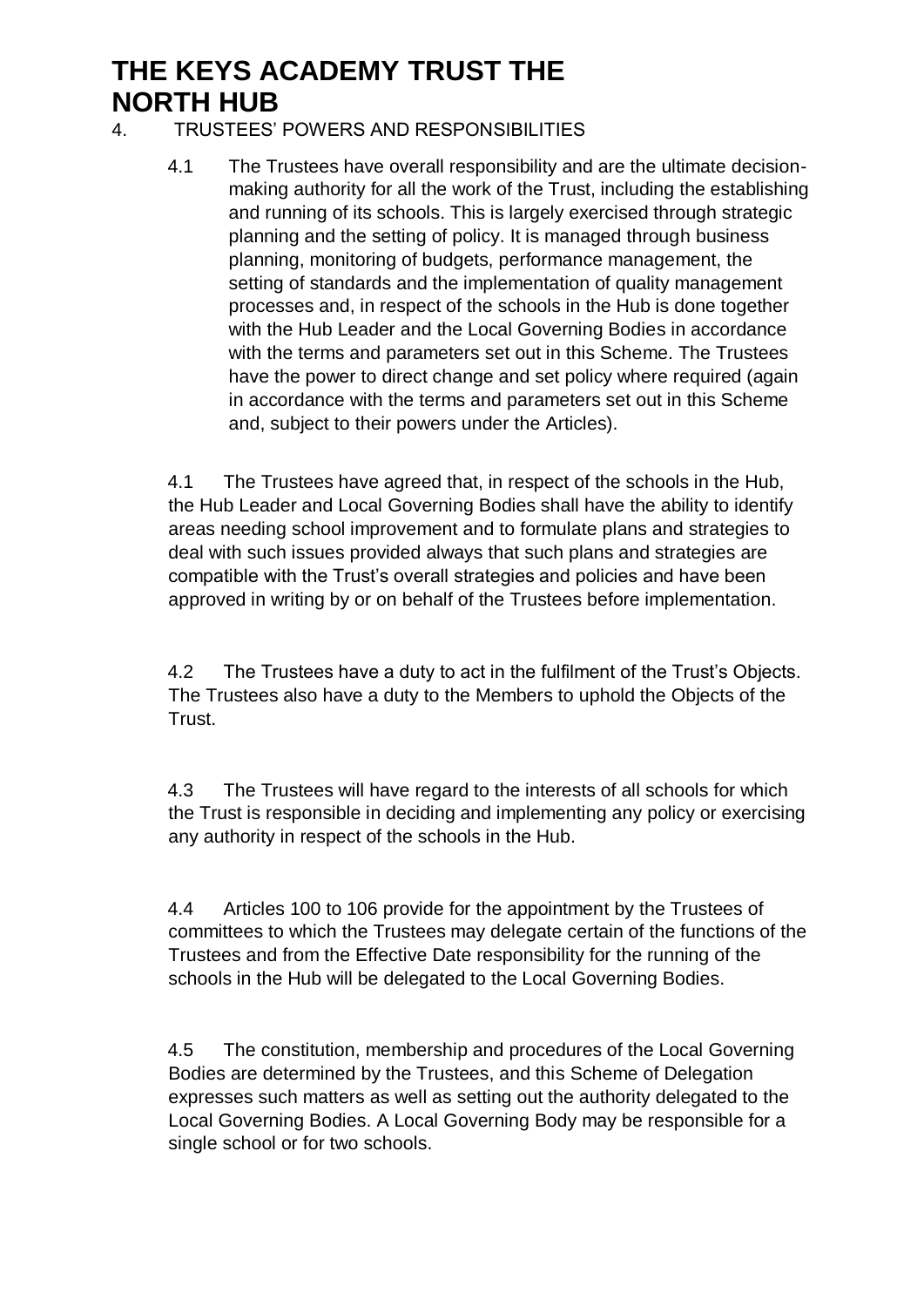### 5. CONSTITUTION OF THE LOCAL GOVERNING BODIES

- 5.1 Members of the Local Governing Bodies
	- 5.1.1 The number of people who shall sit on each Local Governing Body shall be not less than three but unless otherwise determined by the Trustees, shall not be subject to any maximum, provided always that in making any appointment to a Local Governing Body, irrespective of the type of member, regard will be given to the need to ensure that the people serving on a Local Governing Body between them have an appropriate range of skills and experience and due attention is given to succession planning.
	- 5.1.2 Each Local Governing Body shall have the following members ("the LGB Members"):
		- 5.1.2.1 LGB Members appointed under clause 5.2.1 (the "Foundation LGB Members")
		- 5.1.2.2 One Staff LGB Member, appointed under clause 5.2.2;
		- 5.1.2.3 Two Parent LGB Members elected or appointed under clause 5.2.5; and
		- 5.1.2.4 The headteacher of the school (the "Head").
		- 5.1.2.5 Such other LGB Members as the Trustees may from time to time determine.
	- 5.1.3 The Local Governing Body may also have co-opted LGB Members appointed under clause 5.3.
	- 5.1.4 The Trustees (all or any of them) shall also be entitled to serve on a Local Governing Body and attend any meetings of a Local Governing Body. Any Trustee attending a meeting of a Local Governing Body shall count towards the quorum for the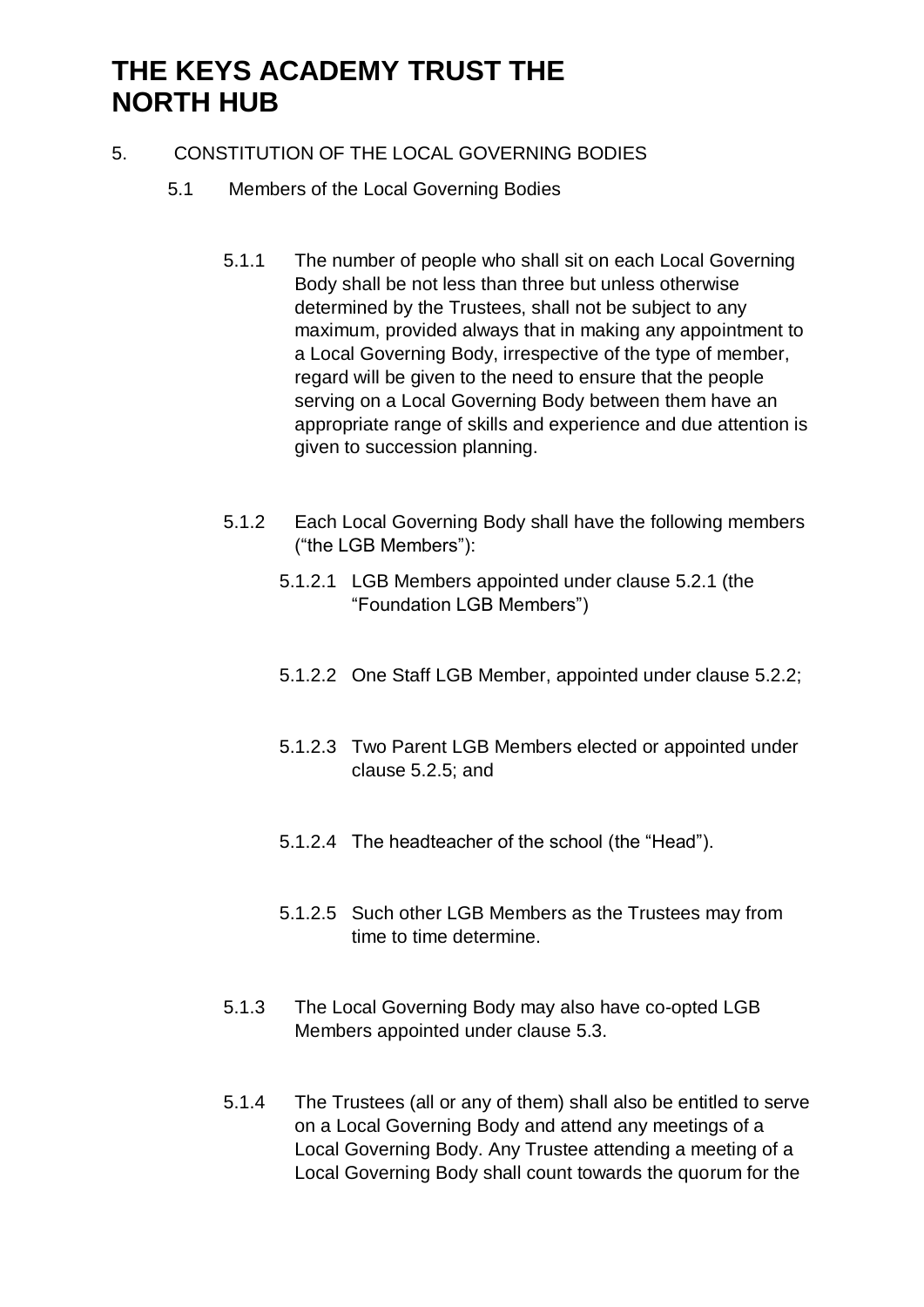purposes of the meeting and shall be entitled to vote on any resolution being considered by the Local Governing Body provided that the number of Trustees present and voting does not form a majority of the total number of those present and voting.

- 5.1.5 All persons appointed or elected to a Local Governing Body shall give a written undertaking to the Trustees to uphold the Objects of the Trust.
- 5.2 Appointment of LGB Members
	- 5.2.1 For a school which was formerly Voluntary Aided 75%, and for a school which was Voluntary Controlled 25%, of LGB Members (excluding elected parent members, elected staff members and the Head) shall be appointed by the Oxford Diocesan Board of Education in consultation with the Trustees and the Parochial Church Council of the ecclesiastical parish in which the school is situated.
	- 5.2.2 The Trustees may appoint a person employed at the school to serve as a Staff LGB Member ("the Staff LGB Member") on the Local Governing Body through such process as the Trustees may determine, provided that the total number of such persons (including the Head) does not exceed one third of the total number of persons on the Local Governing Body. The positions held by those employed at the school (e.g. teaching and non-teaching) may be taken into account when considering appointments.
	- 5.2.3 In appointing a person to serve on a Local Governing Body who is employed at the school the Trustees shall invite nominations from all staff employed under a contract of employment (excluding the Principal) and, where there are any contested posts, shall hold an election by a secret ballot. All arrangements for the calling and the conduct of the election and resolution of questions as to whether any person is an eligible candidate shall be determined by the Trustees.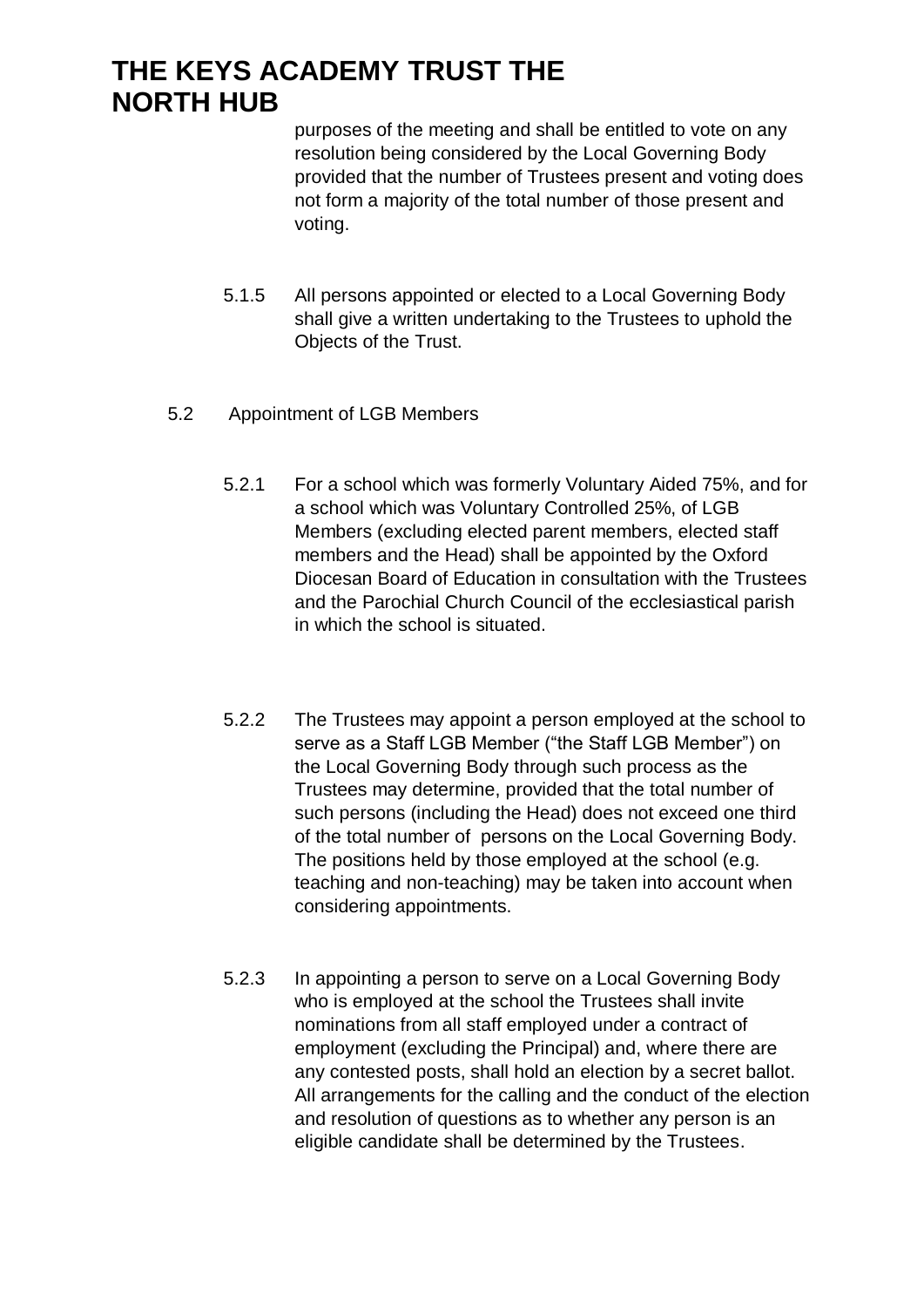- 5.2.4 The Head shall be treated for all purposes as being an ex officio LGB Member of the school.
- 5.2.5 Subject to clause 5.2.9, Parent LGB Members shall be nominated by election by parents of registered pupils at the school and he or she must be a parent of a pupil at the school at the time when he or she is elected.
- 5.2.6 The Trustees shall make all necessary arrangements for, and determine all other matters relating to, an election of the Parent LGB Members, including any question of whether a person is a parent of a registered pupil at the school.
- 5.2.7 Where a vacancy for a Parent LGB Member is required to be filled by election, the Trustees shall take such steps as are reasonably practical to secure that every person who is known to them to be a parent of a registered pupil at the school is informed of the vacancy and that it is required to be filled by election, informed that he or she is entitled to stand as a candidate, and vote at the election, and given an opportunity to do so.
- 5.2.8 The Parent LGB Members shall be appointed by the Trustees if the number of parents standing for election is less than the number of vacancies.
- 5.2.9 In appointing a person to be a Parent LGB Member the Trustees shall appoint a person who is the parent of a registered pupil at the school, or where it is not reasonably practicable to do so, a person who is the parent of a child of compulsory school age.
- 5.3 Co-opted members of the Local Governing Body
	- 5.3.1 A Local Governing Body with the written consent of the Trustees and subject to clause 5.2.1, may seek the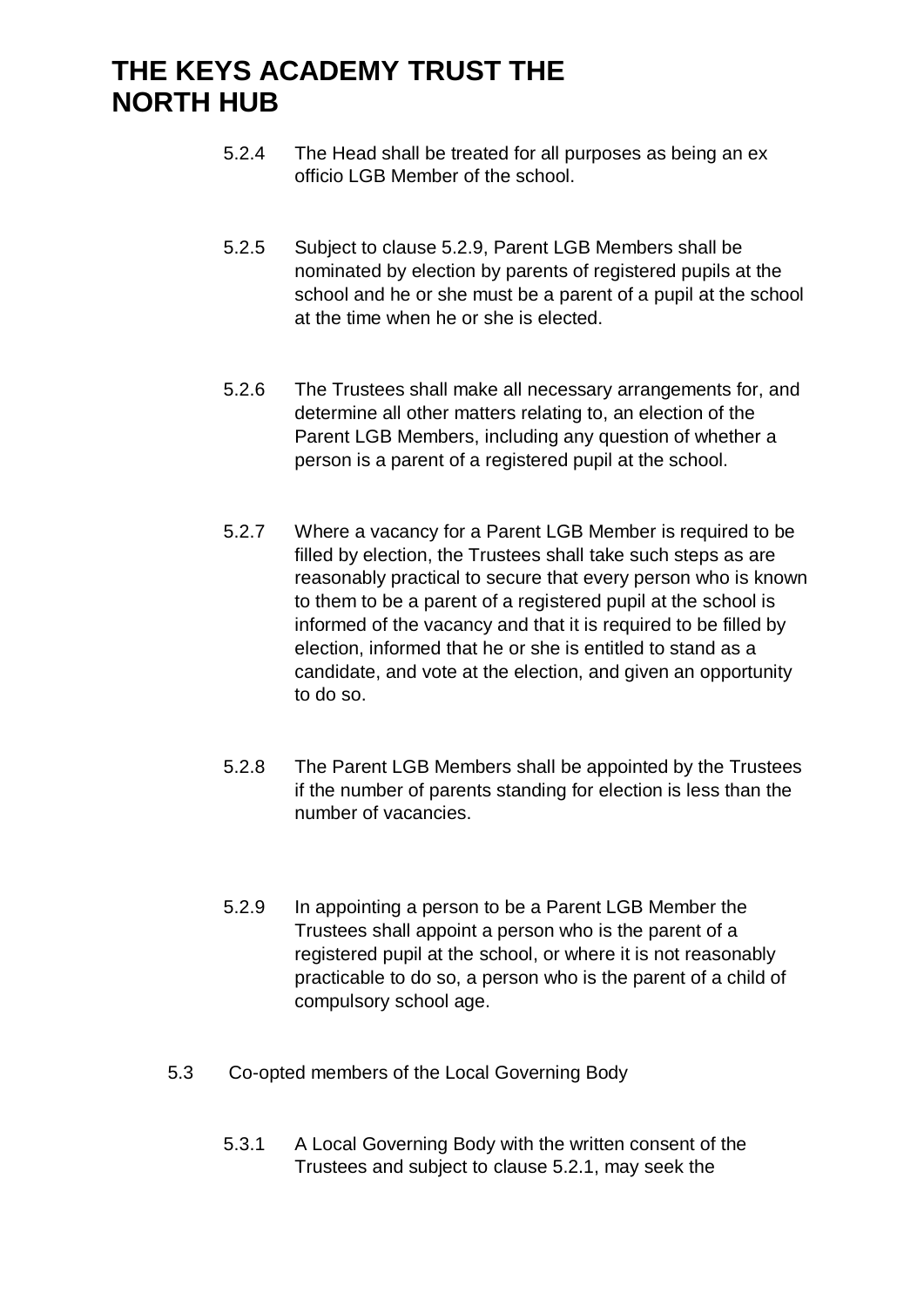appointment of up to 2 persons to be co-opted to the Local Governing Body ("Co-opted LGB Members"). The Local Governing Body and Trustees may not co-opt a person who is employed at the school if thereby the number of persons employed at the school serving on the Local Governing Body would exceed one third of the total number of persons serving on the Local Governing Body (including the Head).

- 5.3.2 In appointing Co-opted LGB Members, the Local Governing Body and the Trustees shall have regard to the need to ensure that the LGB Members between them have an appropriate range of skills and experience and due attention is given to succession planning.
- 5.4 Term of office of LGB Members
	- 5.4.1 The term of office for any LGB Member shall be four years (other than Coopted Members and the Head), but in order to secure continuity and effective management of the Local Governing Body, on the first appointment following the formation of the Local Governing Body, appointments shall be made of one third of the LGB Members to serve for a term of office of two years only and of one third of the LGB Members to serve for a term of office of three years only (provided that if reappointed they shall be entitled to serve for a full term of office of four years thereafter). Subject to remaining eligible to be on the Local Governing Body, any person may be reappointed or re-elected (including being co-opted again) to the Local Governing Body.
- 5.5 Resignation and removal of LGB Members
	- 5.5.1 A LGB Member shall cease to hold office if he or she resigns his or her office by notice to the Local Governing Body (but only if at least three persons will remain in office when the notice of resignation is to take effect) or is disqualified under Article 5.6.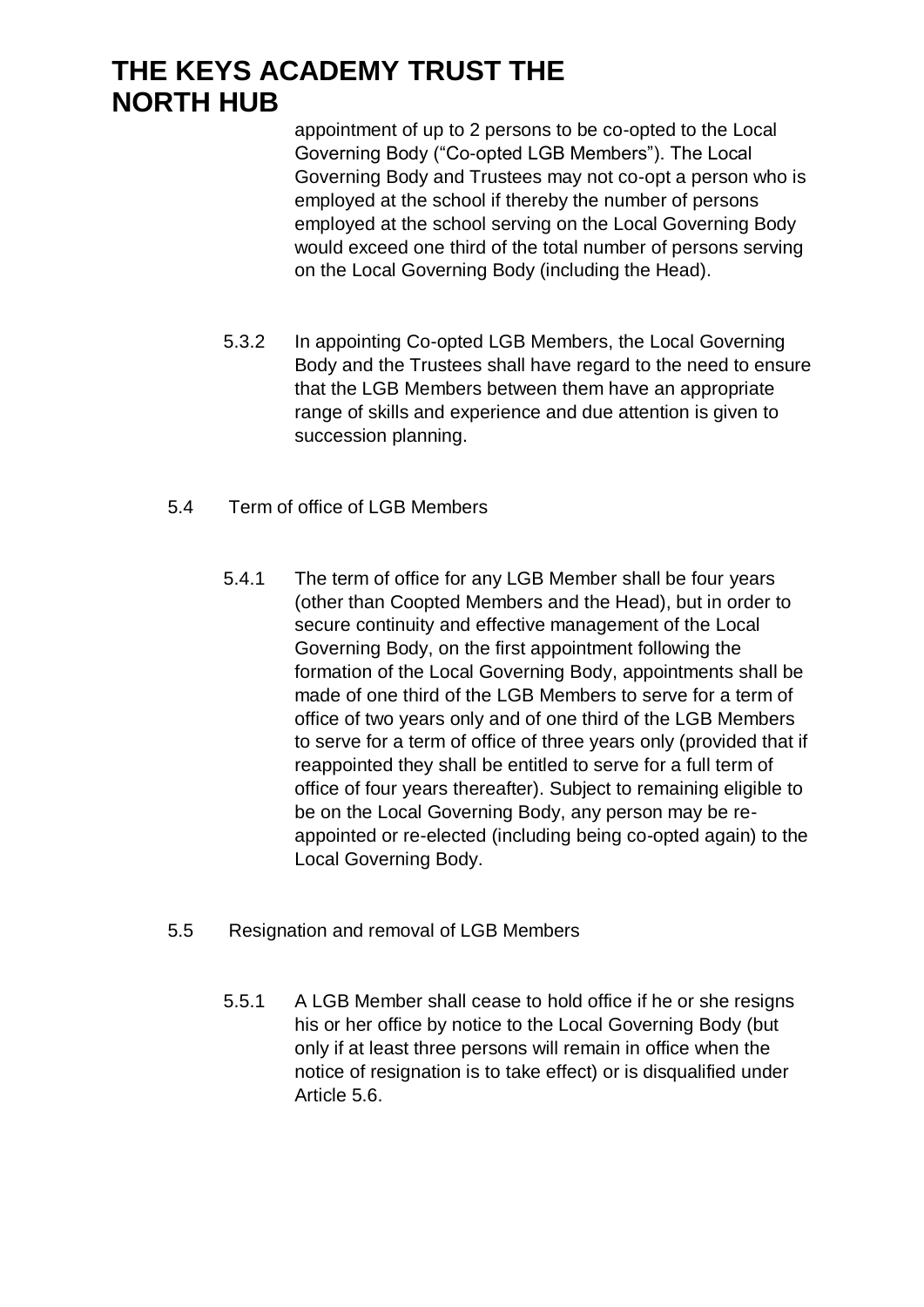- 5.5.2 A LGB Member shall cease to hold office if he or she is removed by the Trustees. Whilst acknowledging that no reasons need to be given for the removal of a LGB Member by a person or persons who appointed him or her, any failure to uphold the values of the Trust and/or the school or to act in a way which is appropriate in light of this Scheme of Delegation will be taken into account. The Trustees acknowledge that the removal of all LGB Members would normally occur only in the following circumstances:
	- 5.5.2.1 Where, in the reasonable opinion of the Trustees, a significant budget deficit has arisen and the Local Governing Body has failed to remedy or take appropriate steps to remedy to the Trustees' satisfaction within one school term;
	- 5.5.2.2 Where the school is given a grade 4 Ofsted report;
	- 5.5.2.3 Where either (i) a review of the school's governance has been carried out by the Trust or any external agency and has highlighted, in the reasonable opinion of the Trustees, areas requiring improvement and the Local Governing Body has failed to address or resolve such significant weaknesses within one school term; or (ii) the Local Governing Body has refused to participate in such review of the school's governance within one school term.
- 5.5.3 If the Staff LGB member ceases to work at the school then he or she shall be deemed to have resigned and shall cease to serve on the Local Governing Body automatically on termination of his or her work at the school.
- 5.5.4 Where a LGB Member resigns his or her office or is otherwise unable to serve as a LGB Member the Local Governing Body shall without delay inform the Trustees in writing.
- 5.6 Disqualification of members of the Local Governing Body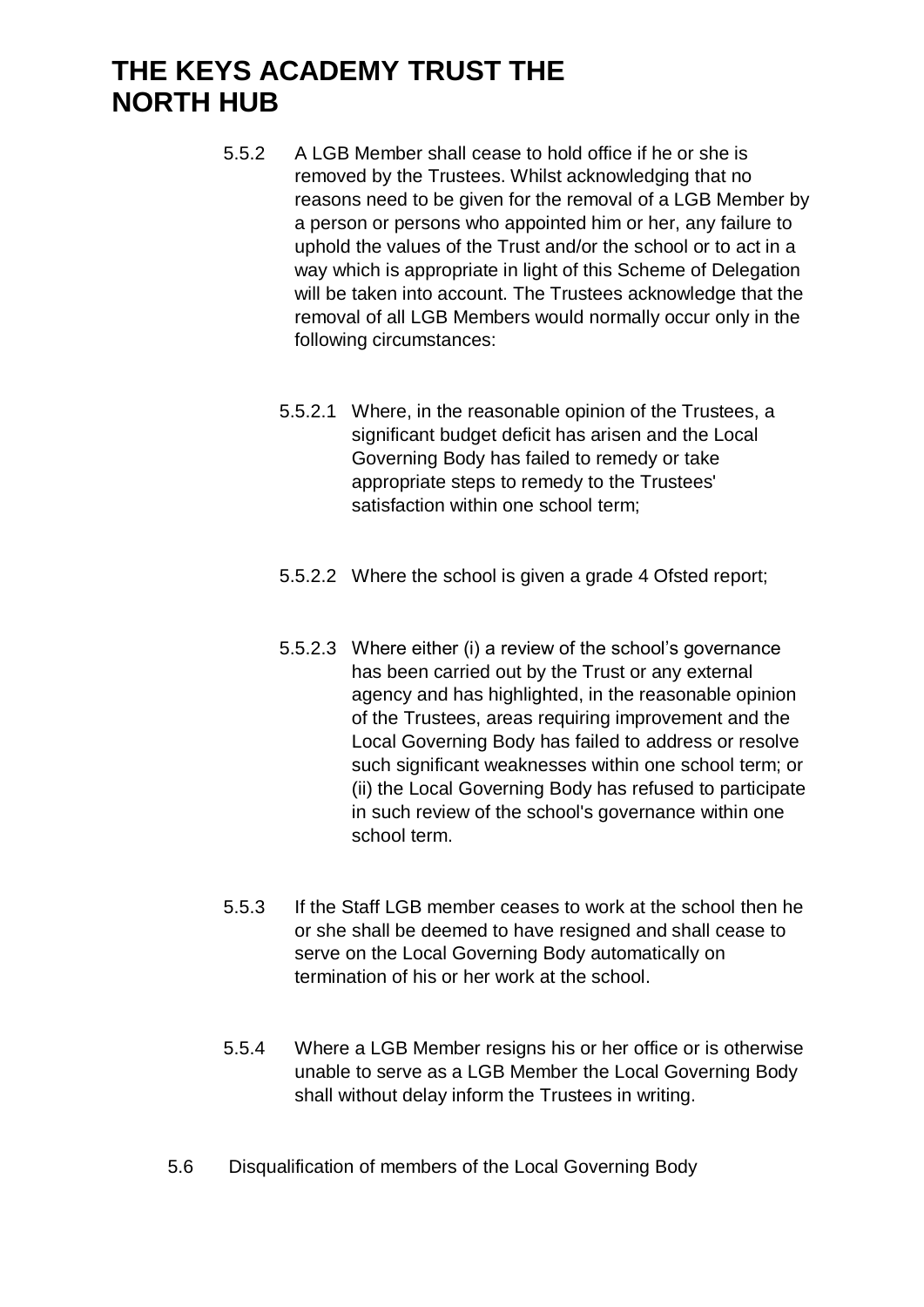- 5.6.1 No person shall be qualified to serve as a LGB Member unless he or she is aged 18 or over at the date of his or her election or appointment. No current pupil of the school shall be entitled to serve as a LGB Member
- 5.6.2 A LGB Member shall cease to hold office if he or she becomes incapable by reason of mental disorder, illness or injury of managing or administering his or her own affairs.
- 5.6.3 A LGB Member shall cease to hold office if he or she is absent without the permission of the Chair of the Local Governing Body from all the meetings of the Local Governing Body held within a period of one year and the Local Governing Body resolves that his or her office be vacated.
- 5.6.4 A person shall be disqualified from serving on the Local Governing Body if:
	- 5.6.4.1 His or her estate has been sequestrated and the sequestration has not been discharged, annulled or reduced; or
	- 5.6.4.2 He or she is the subject of a bankruptcy restrictions order or an interim order.
- 5.6.5 A person shall be disqualified from serving on the Local Governing Body at any time when he is subject to a disqualification order or a disqualification undertaking under the Company Directors Disqualification Act 1986 or to an order made under section 429(2)(b) of the Insolvency Act 1986 (failure to pay under county court administration order).
- 5.6.6 A LGB Member shall cease to hold office if he or she would cease to be a director by virtue of any provision in the Companies Act 2006 or is disqualified from acting as a trustee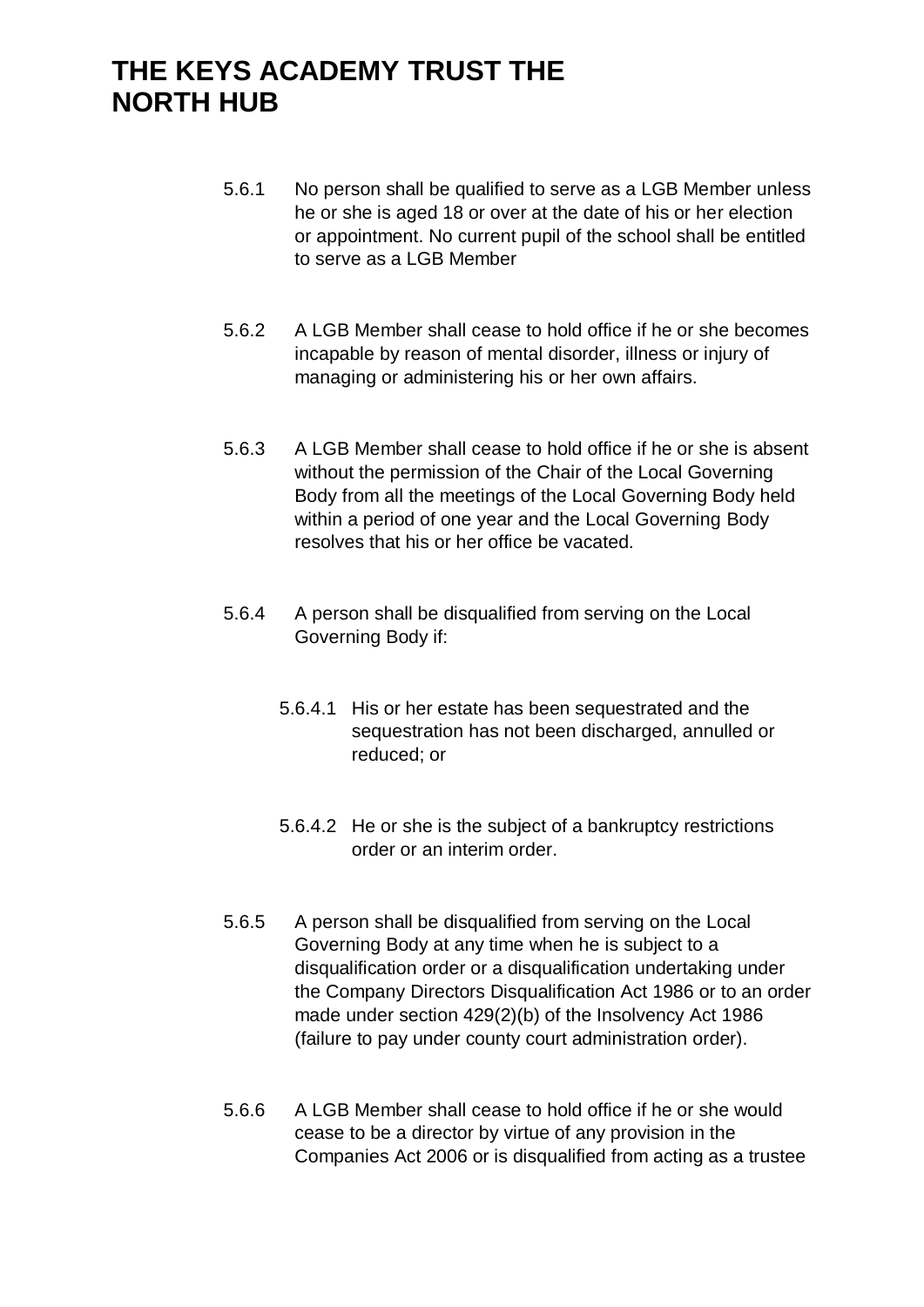by virtue of section 178 of the Charities Act 2011 (or any statutory re-enactment or modification of those provisions).

- 5.6.7 A person shall be disqualified from serving on the Local Governing Body if he or she has been removed from the office of charity trustee or trustee for a charity by an order made by the Charity Commission or the High Court on the grounds of any misconduct or mismanagement in the administration of the charity for which he or she was responsible or to which he or she was privy, or which he or she by his or her conduct contributed to or facilitated.
- 5.6.8 A person shall be disqualified from serving on the Local Governing Body at any time when he or she is:
	- 5.6.8.1 included in the list kept by the Secretary of State under section 1 of the Protection of Children Act 1999 as amended or re-enacted; or
	- 5.6.8.2 disqualified from working with children in accordance with Section 35 of the Criminal Justice and Court Services Act 2000 as amended or re-enacted; or
	- 5.6.8.3 barred from regulated activity relating to children (within the meaning of section 3(2) of the Safeguarding Vulnerable Groups Act 2006) as amended or reenacted.
- 5.6.9 A person shall be disqualified from serving on the Local Governing Body if he or she is a person in respect of whom a direction has been made under s.142 of the Education Act 2002 or is subject to any prohibition or restriction which takes effect as if contained in such a direction.
- 5.6.10 A person shall be disqualified from serving on the Local Governing Body where he or she has, at any time, been convicted of any criminal offence, excluding any that have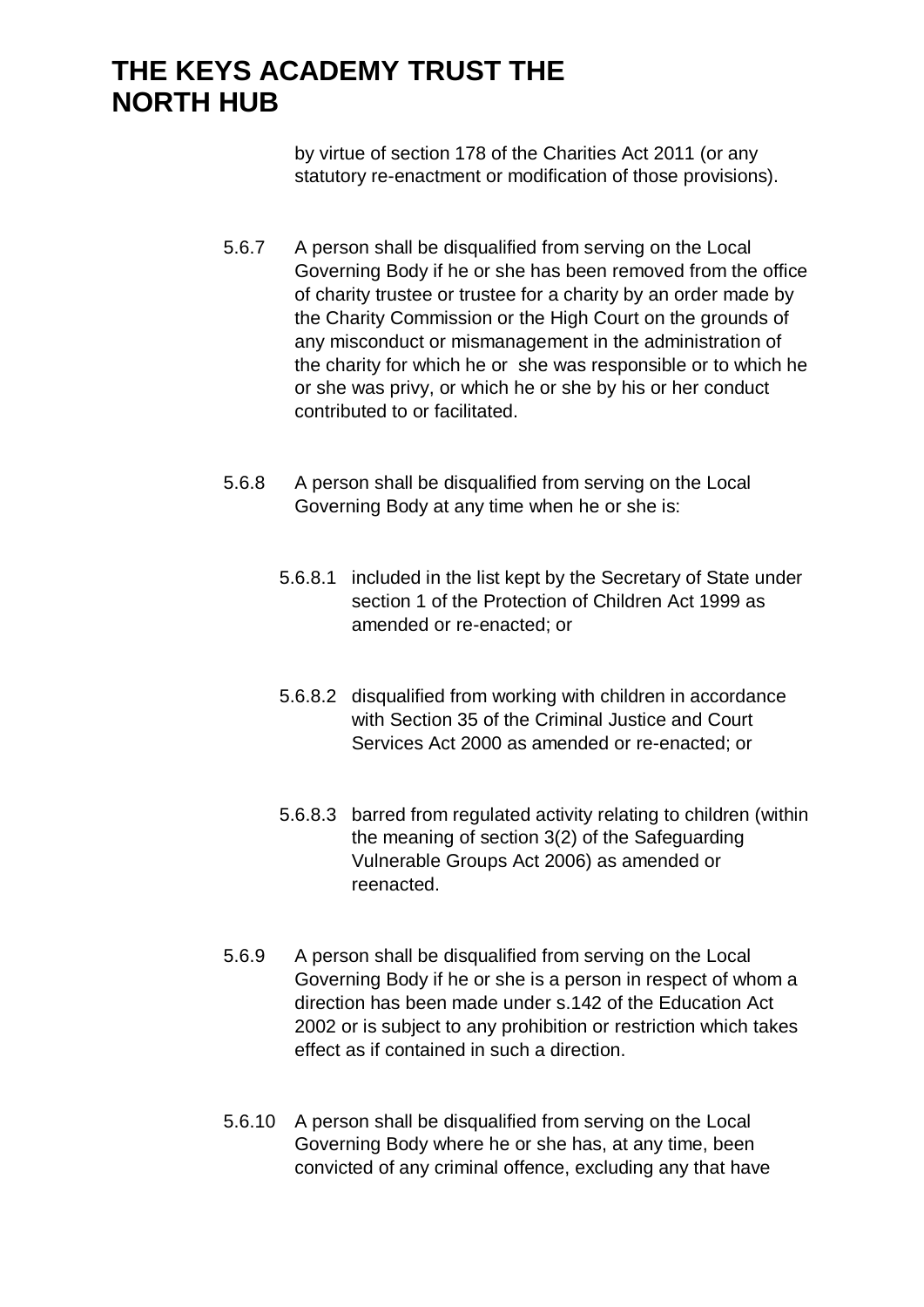been spent under the Rehabilitation of Offenders Act 1974 as amended, and excluding any offence for which the maximum sentence is a fine or a lesser sentence except where a person has been convicted of any offence which falls under s.178 of the Charities Act 2011.

- 5.6.11 After the school has opened, a person shall be disqualified from serving on the Local Governing Body if he or she has not provided to the chair of the Local Governing Body a criminal records certificate at an enhanced disclosure level under section 113B of the Police Act 1997. In the event that the certificate discloses any information which would in the opinion of either the Chair of Trustees or the CEO, after consultation with the Chair of Governors of the Local Governing Body, indicate their unsuitability to work with children that person shall be disqualified. If a dispute arises as to whether a person shall be disqualified, a referral shall be made to the Secretary of State to determine the matter. The determination of the Secretary of State shall be final.
- 5.6.12 Where, by virtue of these provisions, a person becomes disqualified from serving on the Local Governing Body, or was proposed to so serve, he or she shall upon becoming so disqualified give written notice of that fact to the Local Governing Body who without delay shall inform the Trustees in writing.
- 5.6.13 This clause 5.6 and paragraph 2 of the Appendix shall also apply to any member of any member of a committee of the Local Governing Body who is not a LGB Member.

#### 6. DELEGATED POWERS

- 6.1 General Provisions
	- 6.1.1 Subject to the provisions of
- (a) the Companies Act 2006;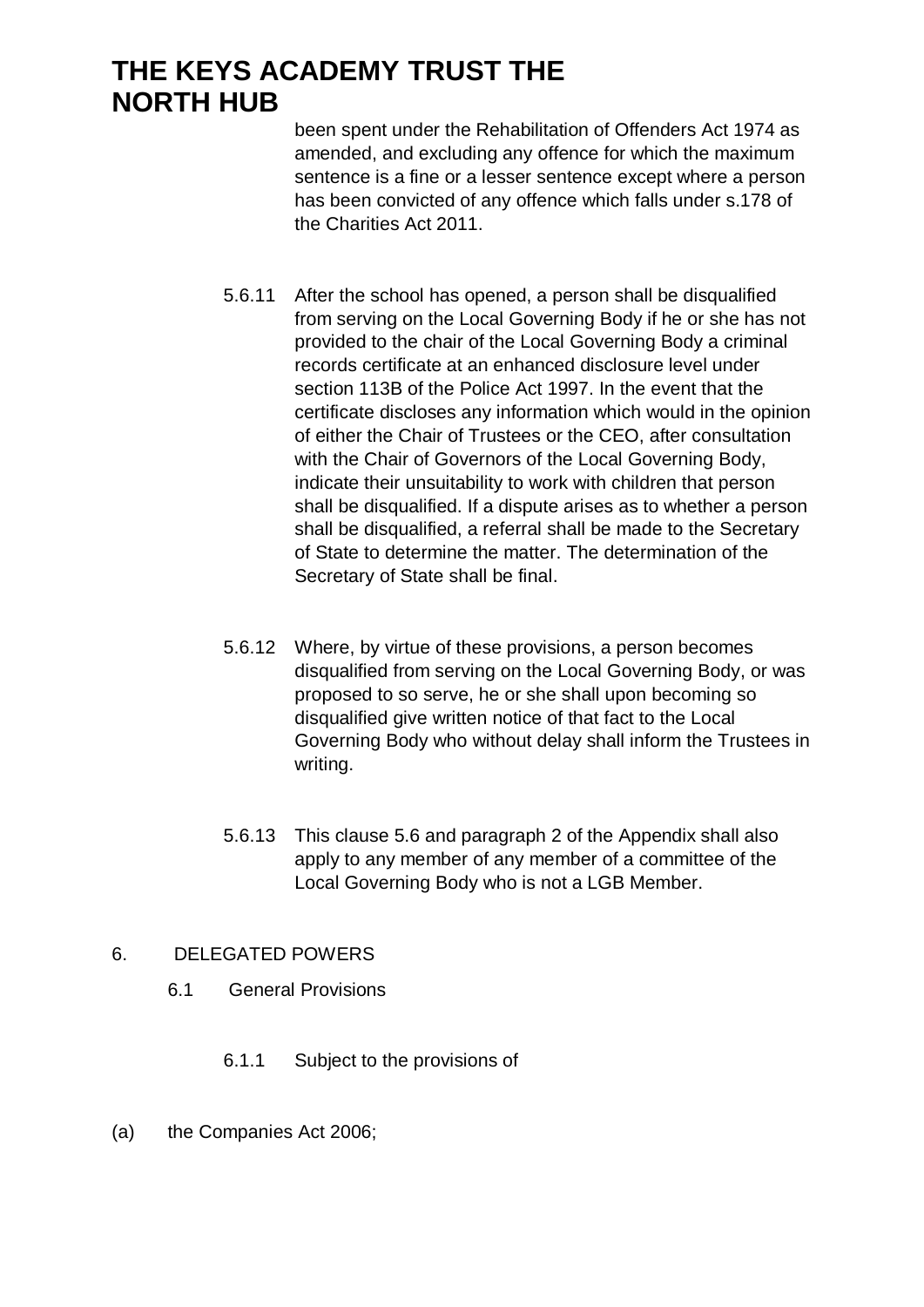- (b) the Articles;
- (c) The strategic plan and policies of the Trustees;
- (d) Any Budget set by the Trustees for the school;
- (e) And any directions given and rules and regulations set by the Trustees,

The management of the business of the school, including such matters as uniform, shall otherwise be delegated by the Trustees to the Local Governing Body who may exercise all the powers of the Trust in so far as they relate to the school, in accordance with the terms of this Scheme of Delegation and the procedures in the Trust's Finance Manual. No alteration of the Articles and no such direction shall invalidate any prior act of the Local Governing Body which would have been valid if that alteration had not been made or that direction had not been given. Except as provided for in this Scheme of Delegation, the powers given by this Scheme of Delegation shall not be limited by any special power given to the Trustees by the Articles or to the Local Governing Body by this Scheme of Delegation and a meeting of the Local Governing Body at which a quorum is present may exercise all the powers so delegated.

6.1.2 In general terms, the responsibility of the Trustees in so far as the business of the school is concerned is to determine the policy and procedures for the school and to consider and respond to strategic issues. The Trustees are free to decide what constitutes a strategic issue, having regard to all the circumstances.

6.1.3 Except as provided for in this Scheme of Delegation, in addition to all powers expressly conferred on the Local Governing Body and without detracting from the generality of the powers delegated, the Local Governing Body shall have the following powers:

6.1.3.1 to expend certain funds of the Trust as permitted by clause 6.3 in such manner as the Local Governing Body shall consider most beneficial for the achievement of the Objects of the Trust in so far as it relates to the school; and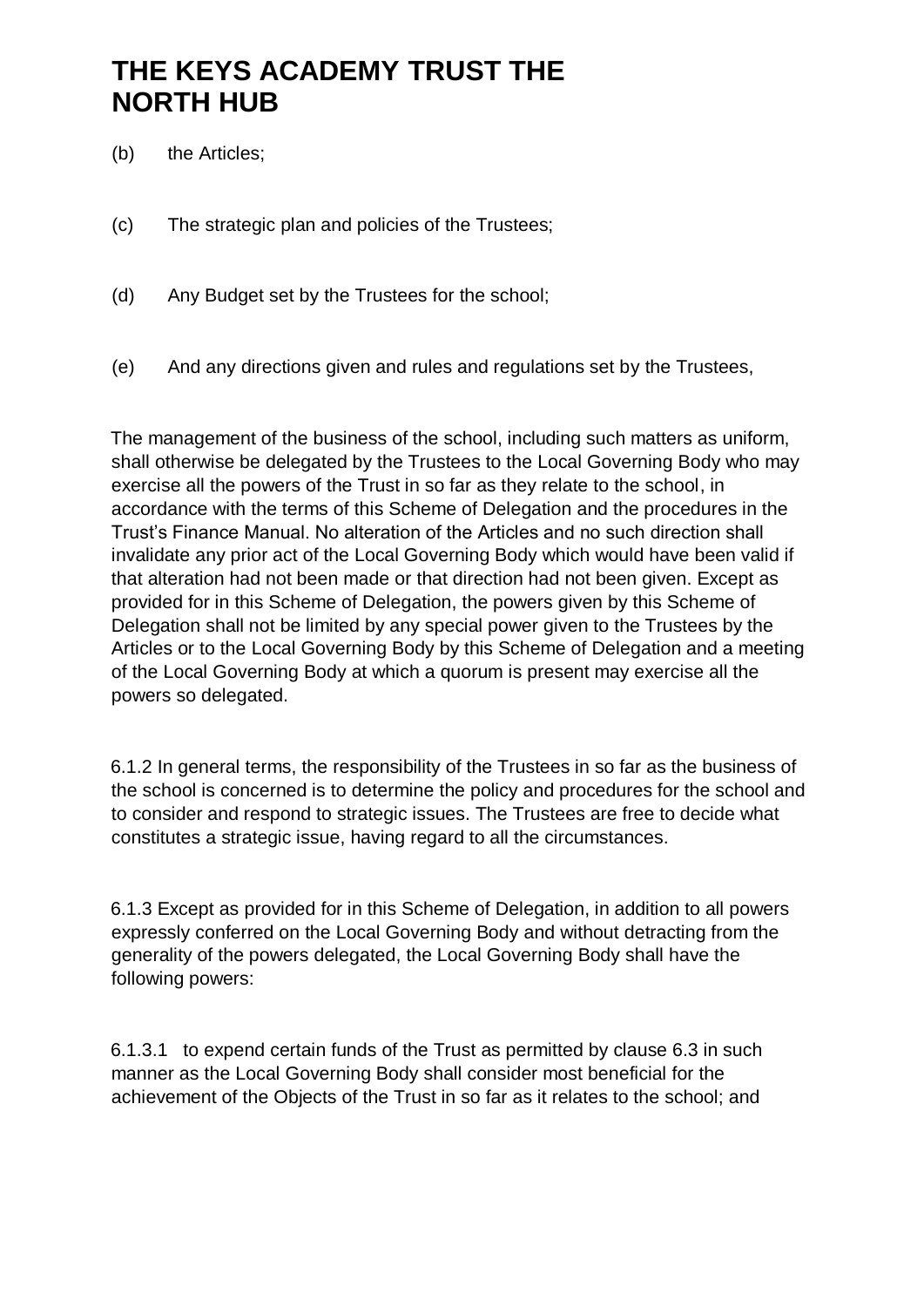6.1.3.2 to enter into contracts, in accordance with the procedures in the Trust's Finance Manual, on behalf of the Trust in so far as they relate to the school.

6.1.4 In the exercise of its powers and functions, the Local Governing Body shall observe any directions given by the Trustees.

6.1.5 Any bank account in which any money of the Trust, in so far as it relates to the school, is deposited shall be operated by the Local Governing Body either in the name of the Trust or as the Trustees shall determine and according to the Trust's Finance Manual.

### 6.2 Ethos and Values

6.2.1 The Local Governing Body shall be responsible for ensuring that the school is conducted in accordance with the ethos and values referred to in clause 3.

6.2.2 No alteration to the religious character of a school or to the conduct of a school as a Church of England school shall be made without the consent of the Members of the Trust. Responsibility for the school's vision statement will rest with the Local Governing Body.

6.2.3 At all times, the Trustees and the Local Governing Body shall ensure that the school is conducted in accordance with the Objects of the Trust, the terms of any trust governing the use of the land which is used for the purposes of the school and any agreement entered into with the Secretary of State for the funding of the school.

#### 6.3 Finance

6.3.1 In acknowledgement of the receipt by the Trustees of funds in relation to the school, provided by the Secretary of State, donated to the Trust or generated from the activities of the Trust, the Trustees delegate to the Local Governing Body the responsibility to manage and expend all monies received on account of the school for the purposes of the school, less an amount to be determined each year by the Trustees, in accordance with the school's budget.

6.3.2 Whilst the Local Governing Body shall have the power to enter into contracts on behalf of the Trust in so far as they relate to the school pursuant to clause 6.1.3, the Local Governing Body shall first obtain the written consent of the Trustees to any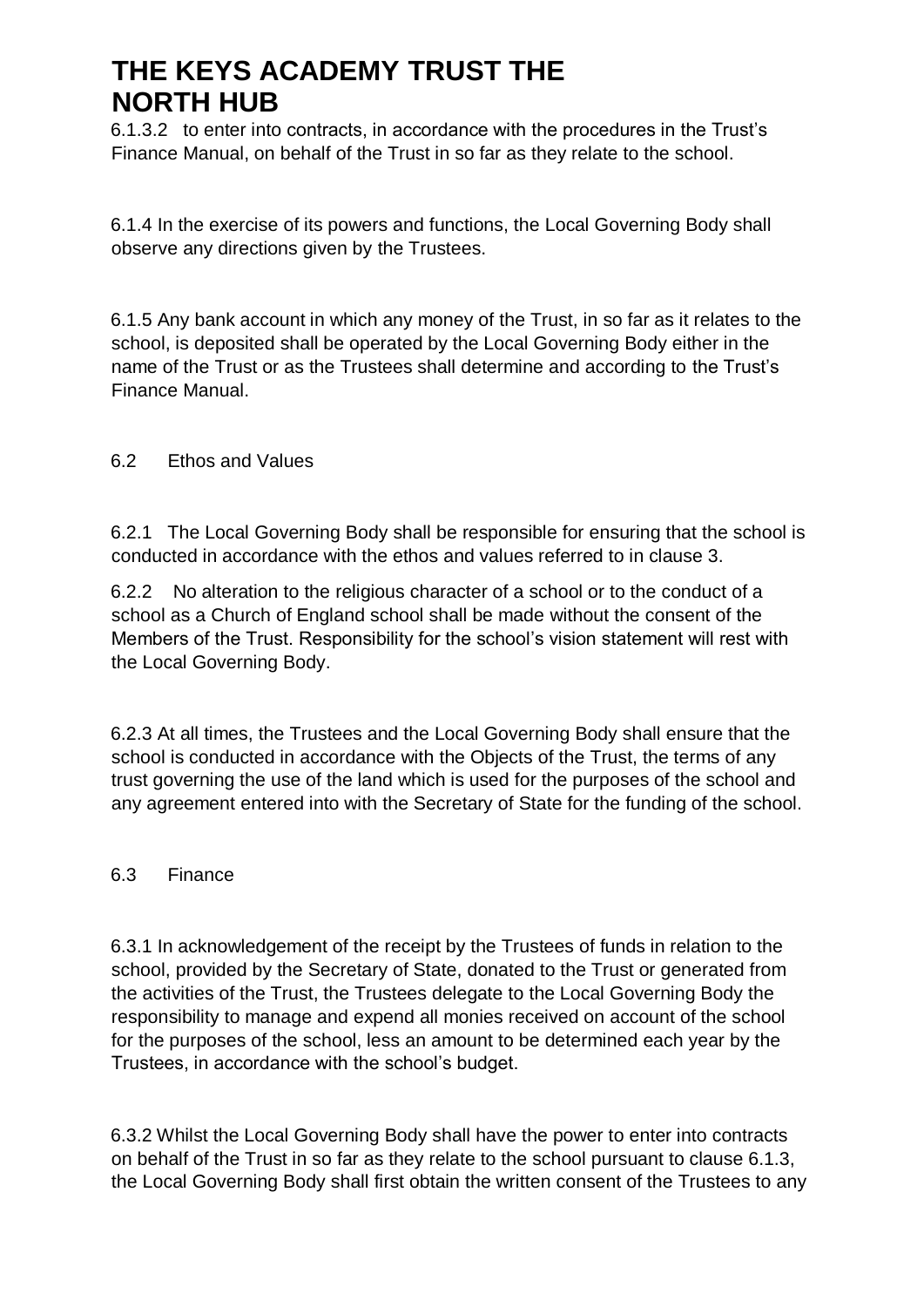contracts or expenditure for any single matter above such sum as shall be mandated by the Trustees in the Trust's Finance Manual.

6.3.3 The accounts of the Trust shall be the responsibility of the Trustees but the Local Governing Body shall provide such information about the finances of the school as often and in such format as the Trustees shall reasonably require and shall provide on request management accounts to the Trustees. The Local Governing Body will agree a budget with the Trustees.

6.3.4 The Local Governing Body shall ensure that proper procedures are put in place for the safeguarding of funds and that the requirements of the Trust's Finance Manual are observed at all times as well as any requirements and recommendations of the Trustees and the Secretary of State.

6.3.5 The Local Governing Body will avoid creating a budget deficit, will inform the Trustees of any need for significant unplanned expenditure and will discuss with the Trustees (and others as the Trustees shall require) options for identifying available funding.

6.3.6 The Local Governing Body shall follow the procedures in the Trust's Finance Manual and develop appropriate risk management strategies and shall at all times adopt financial prudence in managing the financial affairs of the Trust in so far as these relate to the school.

6.3.7 Subject to any contrary direction by the Trustees, the Local Governing Body shall at all times have in place a competent Finance Committee as provided for in Article 4.2 of the Appendix.

#### 6.4 Premises

6.4.1 Subject to and without prejudice to clauses 6.3.2 and 6.4.4 and to the provisions of any Supplemental Agreement between the Trustees, the LGB Members and the trustees of the land, the maintenance of the buildings and facilities used in respect of the school is the responsibility of the Local Governing Body, who shall have regard at all times to the safety of the users of the buildings and the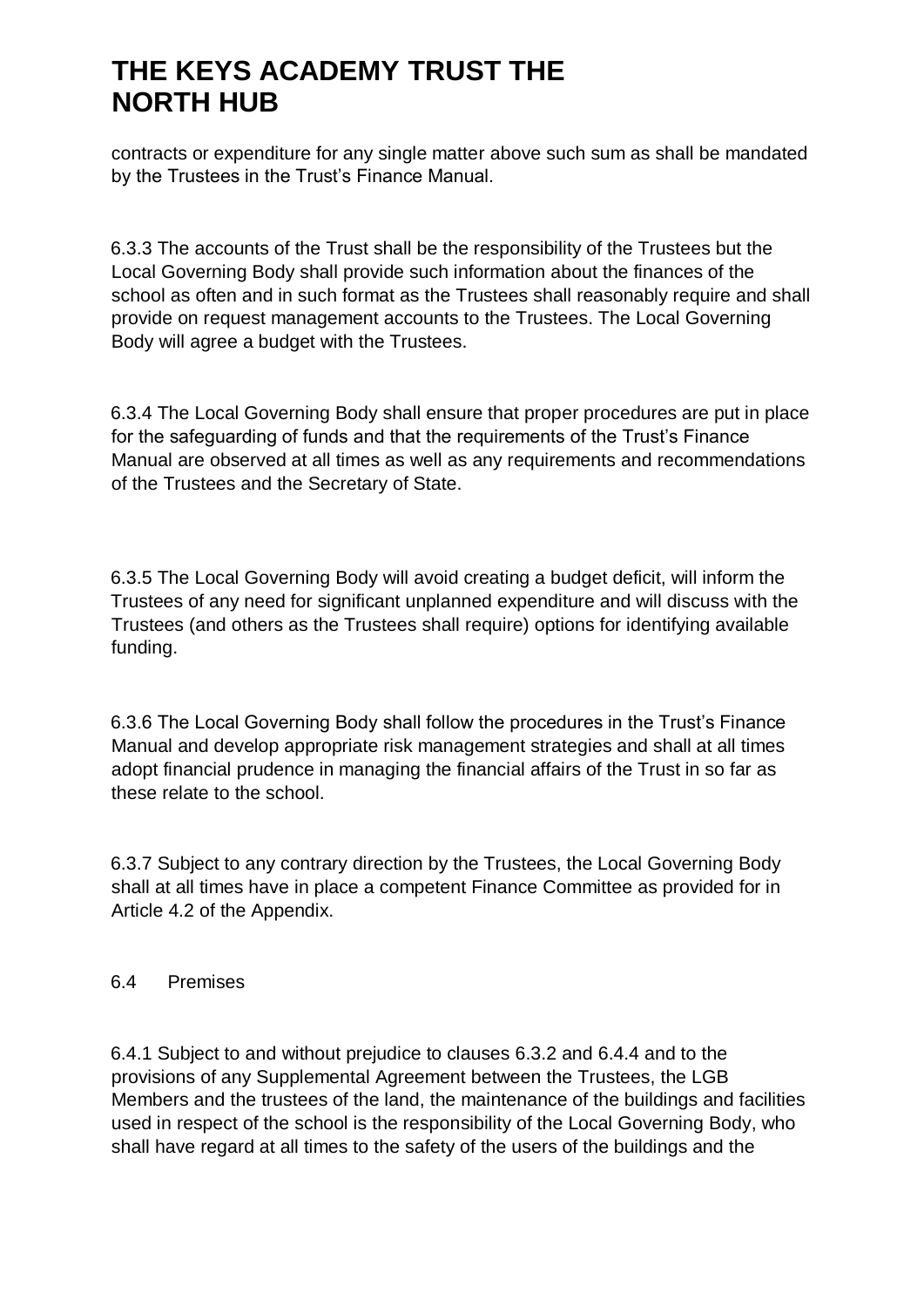facilities and the legal responsibilities of the LGB Members and the Trustees (and/or the trustees of the land or others) in respect of such buildings and facilities.

6.4.2 The Local Governing Body shall develop a 5 year estate management strategy, to be reviewed at least annually and submitted to the Trustees for approval annually. This will identify the suitability of buildings, grounds and facilities in light of long term curriculum needs and numbers on roll as well as the need for and availability of capital investment to meet the Local Governing Body's responsibility to ensure the buildings, grounds and facilities are maintained to a good standard.

6.4.3 The responsibility for any disposals or acquisitions of land to be used by the school will be that of the Trustees and/or the trustees of the land.

6.4.4 Insuring the land grounds and buildings used by the school will be the responsibility of the Trustees who shall recover the cost from the budget delegated to the school and its Local Governing Body.

### 6.5 Resources

### 6.5.1 Head

6.5.1.1 The Trustees shall appoint the Head in accordance with the Articles, and with the full participation of the Local Governing Body. The Trustees and the Local Governing Body may delegate such powers and functions as they consider are required by the Head for the internal organisation, management and control of the school (including the implementation of all policies approved by the Trustees and the Local Governing Body and (notwithstanding clause 6.6.1) for the direction of the teaching and curriculum at the school).

6.5.1.2 The Trustees shall ensure that the Head is committed to supporting and promoting the objects of the school which include conducting the objects of the Trust in accordance with the principles, practices and tenets of the Church of England.

#### 6.5.2 Other Staff

6.5.2.1 The Local Governing Body shall be responsible for the appointment and management of all other staff to be employed at the school provided always that the Local Governing Body shall: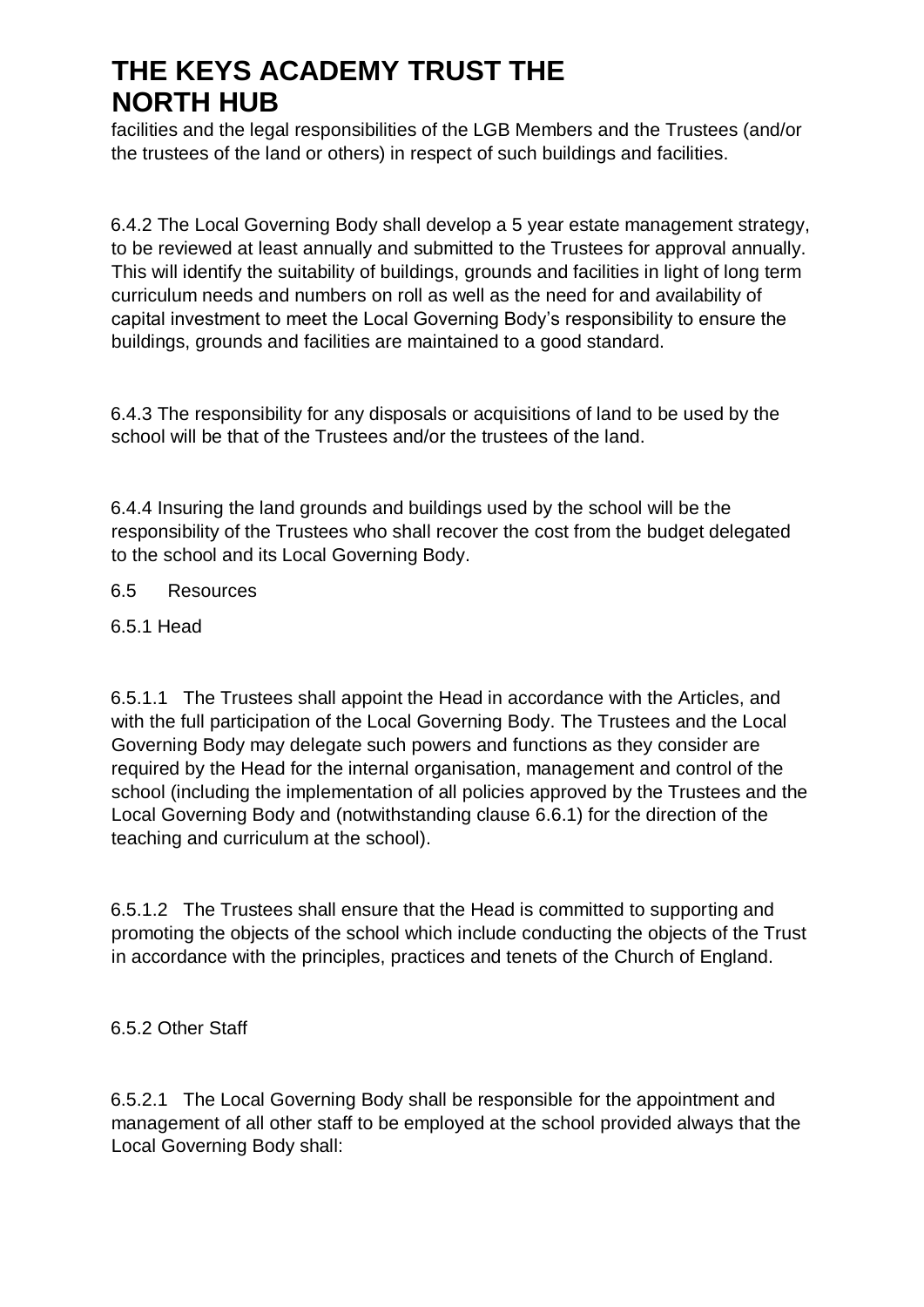6.5.2.1.1 follow any recruitment procedures issued by the Trustees and comply with all policies dealing with staff issued by the Trustees from time to time including an agreed number of relevant staff and their pay scales (noting that the Trustees' pay policy is at the date of this Scheme based on the model policy produced by Wokingham Borough Council);

6.5.2.1.2 take account of any pay terms set by the Trustees (noting that the Trust's pay policy is as at the date of this Scheme based on the model policy produced by Wokingham Borough Council);

6.5.2.1.3 adopt any standard contracts or terms and conditions for the employment of staff issued by the Trustees (noting that the terms and conditions for the appointment of new staff have been negotiated by the Trust with the relevant trade unions and that any subsequent amendments will be likewise negotiated and approved);

6.5.2.1.4 manage any claims and disputes with staff members having regard to any advice and recommendations given by the Trustees.

6.5.2.2 The Local Governing Body shall ensure the performance management of all staff is carried out (including the Head) and shall put in place procedures for the proper professional and personal development of staff.

#### 6.6 Curriculum and Standards

6.6.1 Bearing in mind the Trustees' obligation to the Secretary of State to provide a broad and balanced curriculum, the Local Governing Body shall be responsible for planning and setting the curriculum for the school, including in relation to SEN, provided always that (i) the Trustees shall be responsible for the review of these matters; and (ii) the Local Governing Body agrees to give due regard to the views, suggestions and advice provided by the Trustees. The Trustees agree that the Local Governing Body may work alongside other schools and academies in order to aid the production of a broad and balanced curriculum.

6.6.2 The Trustees shall be ultimately responsible for the standards achieved by the school and the pupils attending the school and will have regard to the advice and recommendations of the Local Governing Body.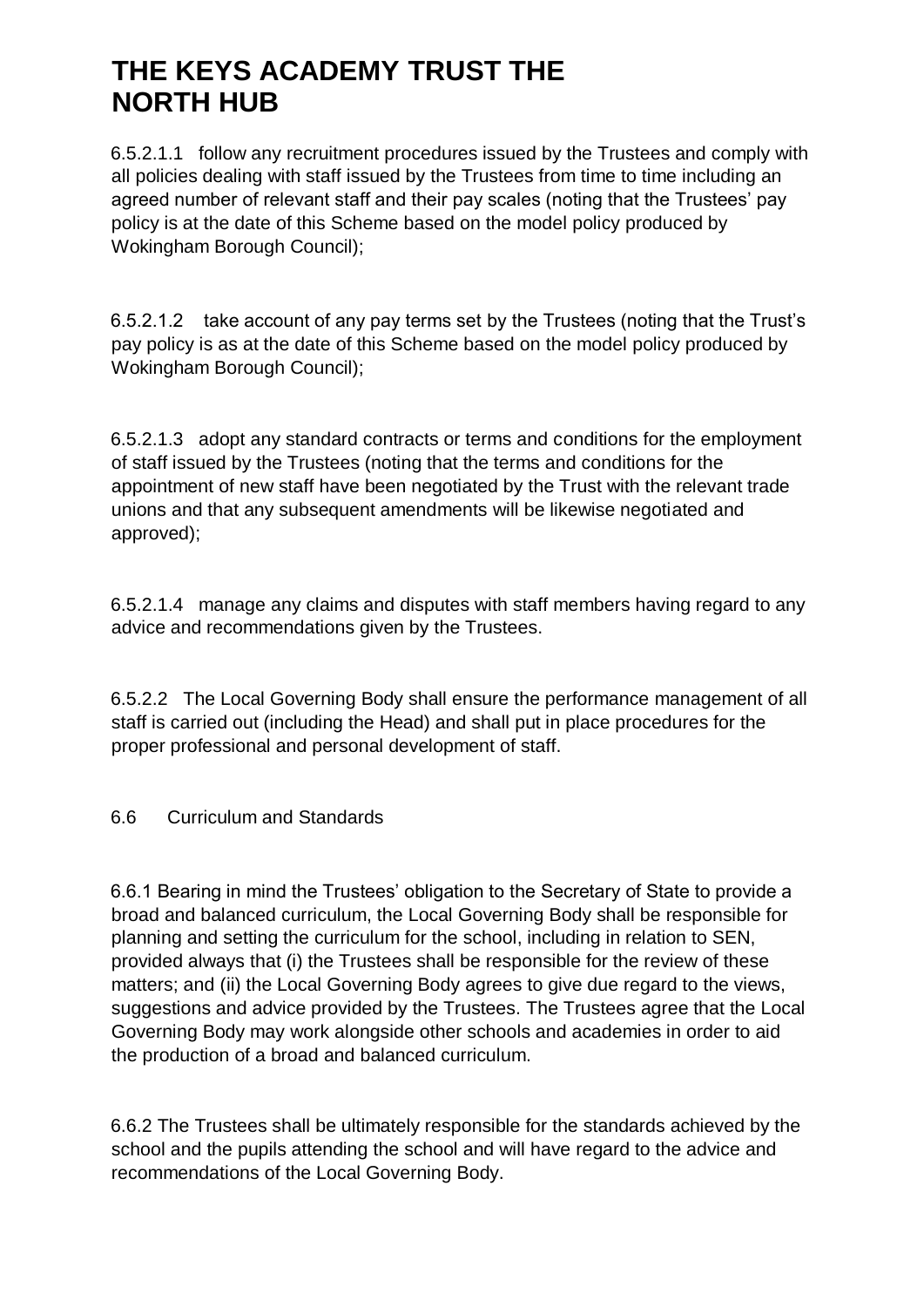6.6.3 Subject to the provisions of any statutory admissions code, the Local Governing Body shall be responsible for the setting, review from time to time and operation of the school's admissions policy, including statutory consultation. No change will be made to the admissions criteria or the planned admission number, and the admission number of any year group will not be exceeded, without the prior written consent of the Trustees. The proposed admissions policy will be submitted in good time annually for determination by the Trust as the statutory admission authority. For the avoidance of doubt the Trustees acknowledge that no substantive changes in the school's admissions criteria and policy are anticipated following the conversion of the school. The Local Governing Body will without delay notify the Trustees if notice is received of any admission appeal, application or proceedings under a Fair Access Protocol or if the exclusion of any pupil is under consideration and will follow any stipulations of the Trustees.

6.6.4 Any decision to expand the school shall be that of the Trustees but who shall have regard to the views of the Local Governing Body and the trustees of the land.

### 6.7 Extended School's and Business Activities

Whilst the undertaking of any activities which would be described as part of the school's "extended school's agenda" or any activities designed to generate business income, would be the responsibility of the Local Governing Body, this shall be undertaken only in a manner consistent with any policy or guidance set by the Trustees and having regard to the viability of such activities, the impact on the school's or Trust's reputation and activities and any financial implications, such as the threat of taxation in light of the Trust's charitable status and any threat to funding provided by the Secretary of State.

#### 6.8 Regulatory Matters

The responsibility for the satisfaction and observance of all regulatory and legal matters shall be the Trustees' but the Local Governing Body shall do all such things as the Trustees may specify as being necessary to ensure that the Trust is meeting its legal obligations.

#### 7. OPERATIONAL MATTERS

7.1 The Local Governing Body shall comply with the obligations set out in the Appendix which deals with the day to day operation of the Local Governing Body.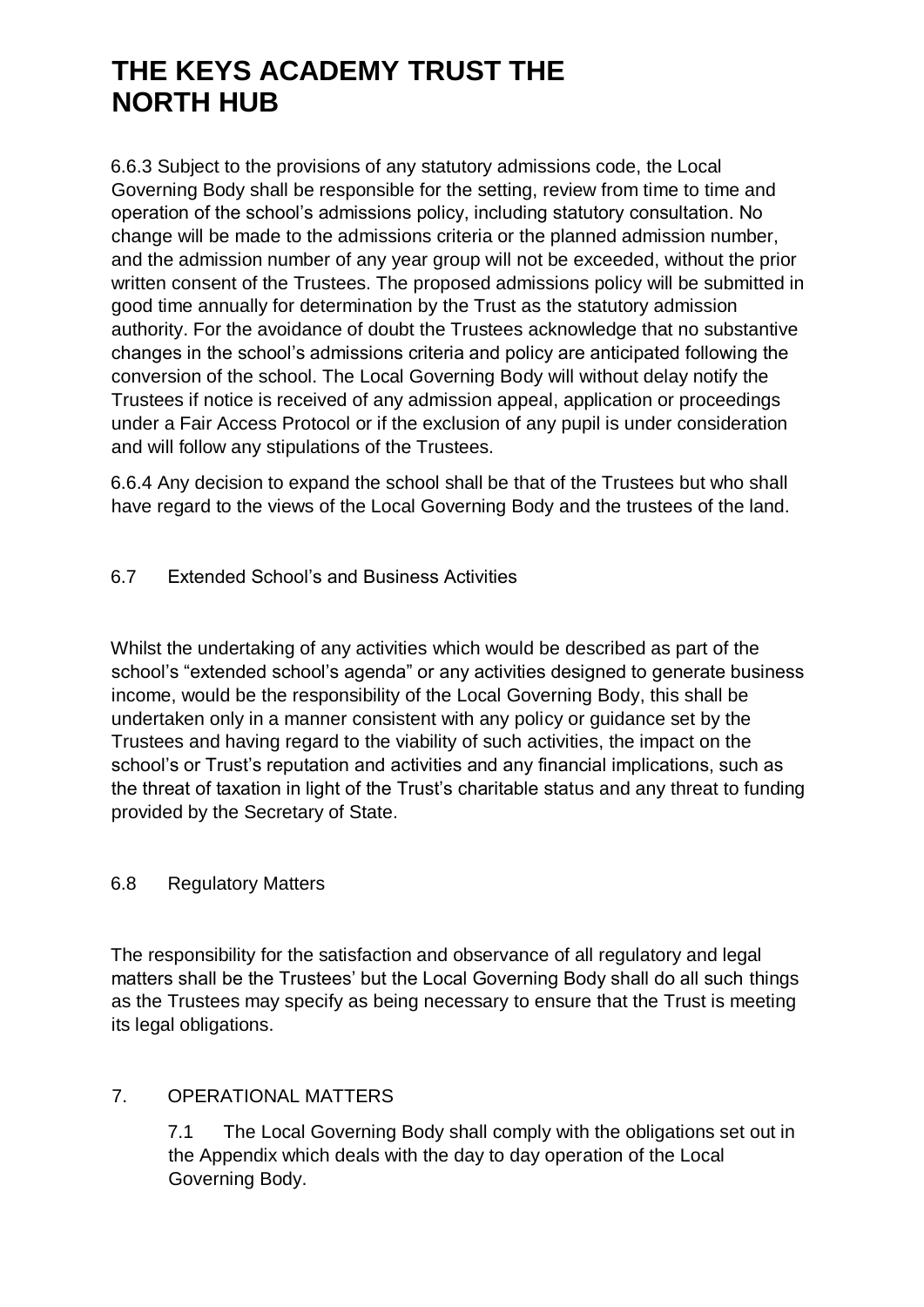7.2 The Local Governing Body will adopt and will comply with all policies of the Trustees communicated to the Local Governing Body.

7.3 The Trustees and all members of the Local Governing Body have a duty to act independently and not as agents of those who may have appointed them and will act with integrity, objectivity and honesty in the best interests of the Trust and the school and shall be open about decisions and be prepared to justify those decisions except in so far as any matter may be considered confidential.

7.4 The Local Governing Body will review its policies and practices on a regular basis, having regard to recommendations made by the Trustees from time to time, in

order to ensure that the governance of the school is best able to adapt to the changing financial, political and legal environment.

7.5 The Local Governing Body shall provide such data and information regarding the business of the school, its staff and the pupils attending the school as the Trustees may require from time to time.

7.6 The Local Governing Body shall submit to any inspections by the Trustees and any inspections pursuant to section 48 of the Education Act 2005 and any additional inspections by any person appointed for the purpose of ensuring that the school is being conducted in accordance with the practices and teachings of the Church of England. The Local Governing Body shall work closely with and shall promptly implement any advice or recommendations made by the Trustees in the event that intervention is either threatened or is carried out by the Secretary of State and the Trustees expressly reserve the unfettered right to review, modify or remove any power or responsibility conferred on the Local Governing Body under this Scheme of Delegation in such circumstances.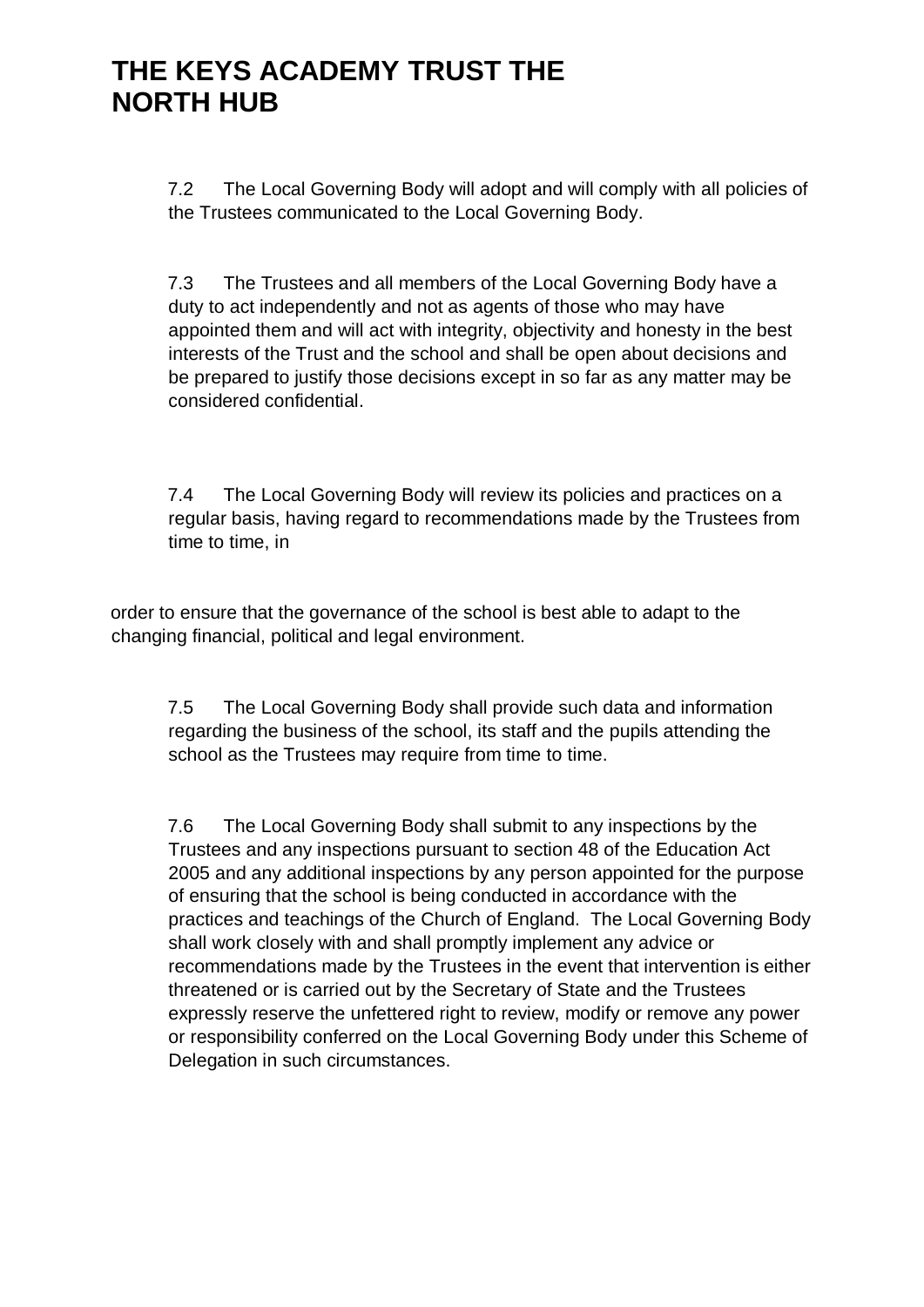### 8. REVIEW AND TERMINATION

8.1 This Scheme of Delegation shall operate from the Effective Date in respect of the schools in the Hub which have joined the Trust.

8.2 The Scheme may be terminated by the Trustees at any time by giving notice in writing to the Local Governing Body.

8.3 The Trustees have absolute discretion to review this Scheme of Delegation and to alter any provisions of it at any time.

8.4 In considering any material changes to this Scheme of Delegation or any framework on which it is based, the Trustees will have regard to and give due consideration of any views of the Local Governing Body, the Director of the Hub.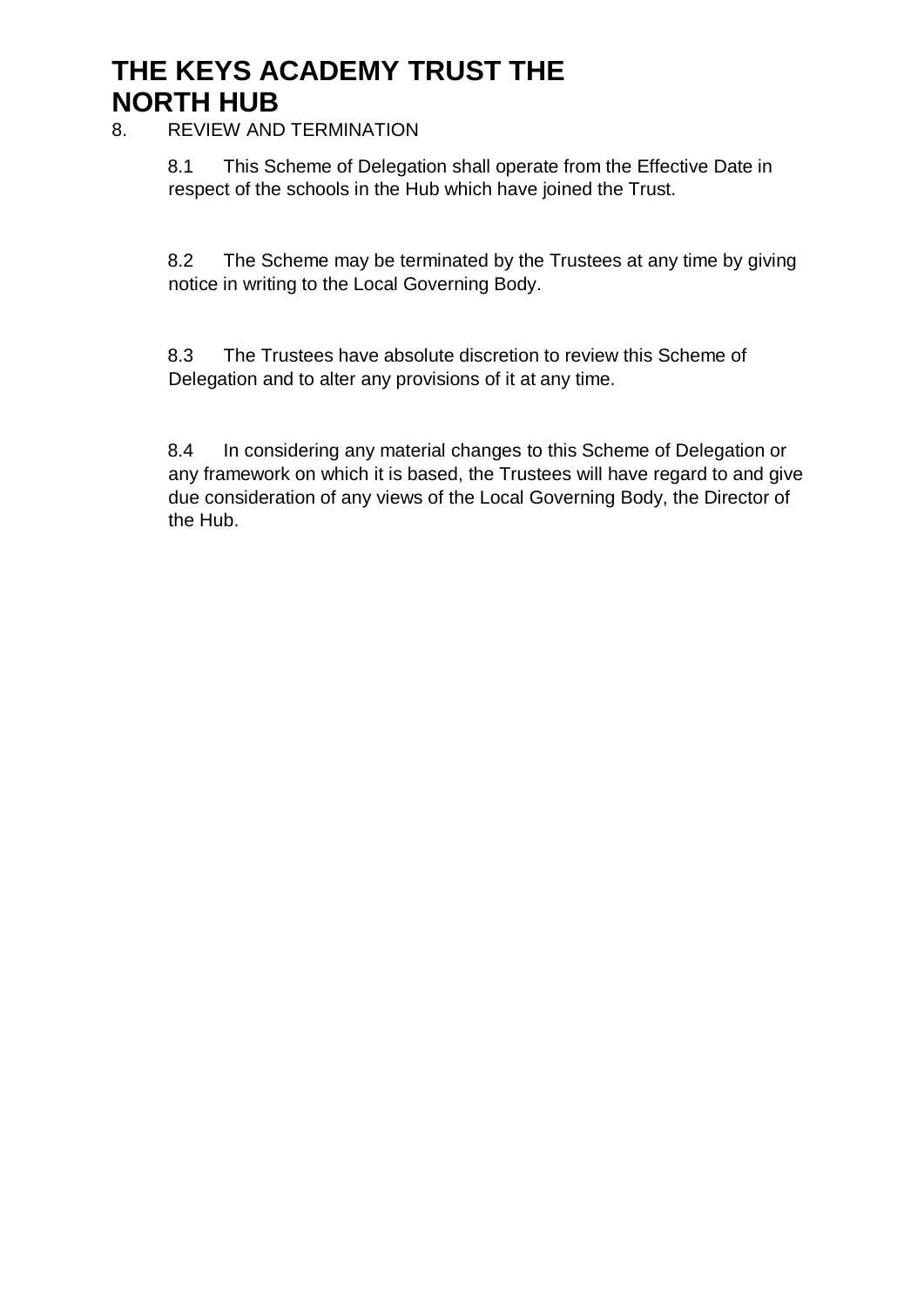### **APPENDIX**

FUNCTIONING OF THE LOCAL GOVERNING BODY

1. CHAIR AND VICE-CHAIR OF THE LOCAL GOVERNING BODY

1.1 Unless the Trustees shall otherwise direct, the LGB Members shall each school year, at their first meeting in that year, elect a chair and a vicechair and a chair of the finance and other committees from among their number to serve until a

successor is appointed or a vacancy occurs as envisaged in paragraph 1.3. A person who is employed by the Trust (whether or not at the school) shall not be eligible for election as chair or vice-chair.

1.2 Subject to paragraph 1.4, the chair and vice-chair and the chairs of the finance and other committees shall hold office as such until his or her successor has been elected in accordance with this clause 1.

1.3 The chair or vice-chair or the chairs of the finance and other committees may at any time resign his or her office by giving notice in writing to the Local Governing Body. The chair or vice-chair or the chairs of the finance and other committees shall cease to hold office if:

- 1.3.1 He or she ceases to serve on the Local Governing Body;
- 1.3.2 He or she is employed by the Trust whether or not at the school;
- 1.3.3 He or she is removed from office in accordance with this Scheme of Delegation; or
- 1.3.4 in the case of the vice-chair, he or she is elected in accordance with this Scheme of Delegation to fill a vacancy in the office of chair.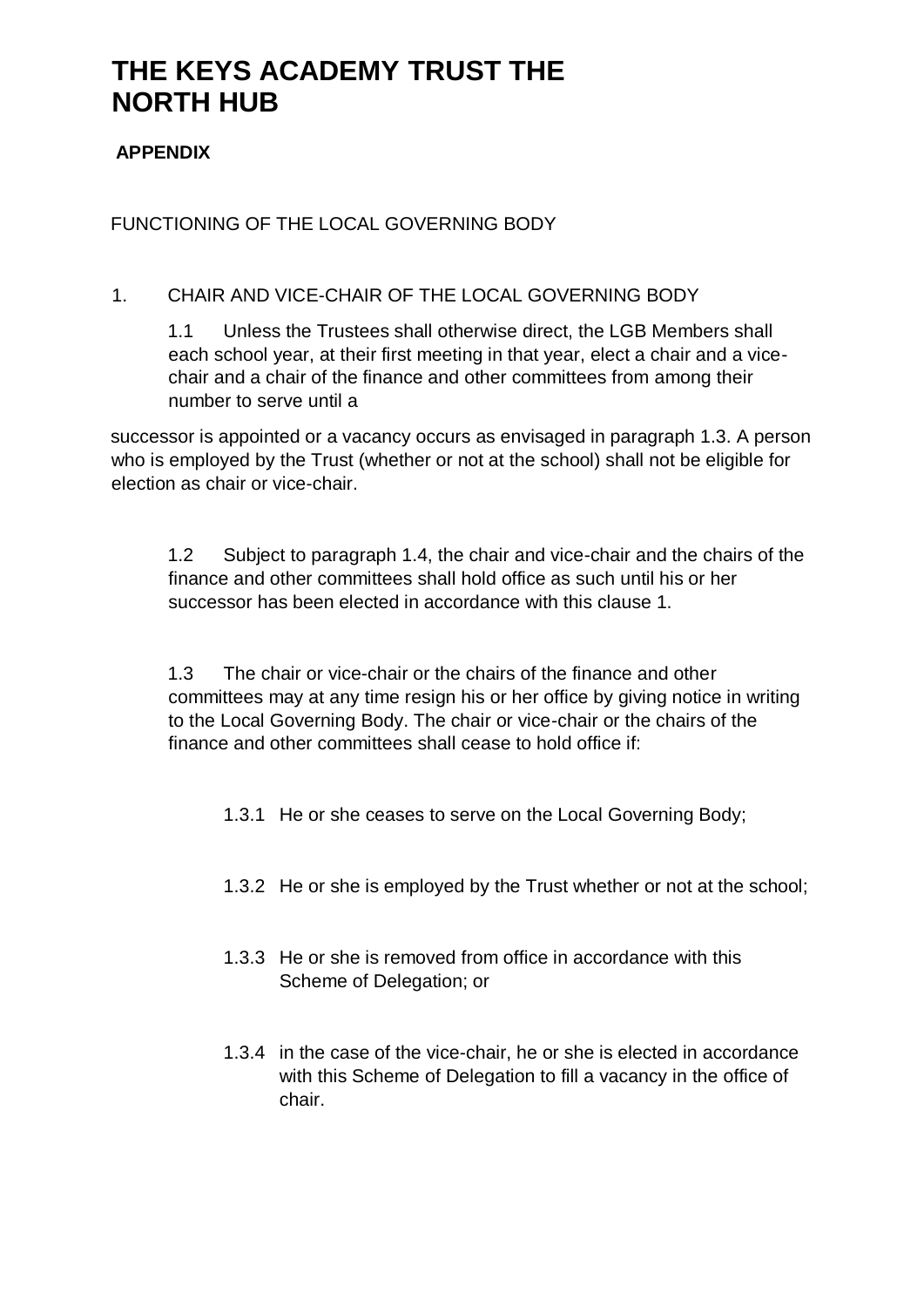1.4 Where by reason of any of the matters referred to in paragraph 1.3, a vacancy arises in the office of chair or vice-chair or the chairs of the finance and other committees, the members of the Local Governing Body shall at its next meeting elect one of their number to fill that vacancy.

1.5 Where the chair is absent from any meeting or there is at the time a vacancy in the office of the chair, the vice-chair shall act as the chair for the purposes of the meeting.

1.6 Where in the circumstances referred to in paragraph 1.5 the vice-chair is also absent from the meeting or there is at the time a vacancy in the office of vice-chair, the LGB Members shall elect one of their number to act as a chair for the purposes of that meeting, provided that the person elected shall not be a person who is employed by the Trust (whether or not at the school).

1.7 A Trustee may act as chair during that part of any meeting at which the chair is elected.

1.8 Any election of the chair or vice-chair which is contested shall be held by secret ballot.

1.9 The chair or vice-chair may be removed from office by the Trustees at any time, or by the Local Governing Body in accordance with this Scheme of Delegation.

1.10 A resolution to remove the chair or vice-chair from office which is passed at a meeting of the Local Governing Body shall not have effect unless:

- 1.10.1 it is confirmed by a resolution passed at a second meeting of the Local Governing Body held not less than fourteen days after the first meeting; and
- 1.10.2 the matter of the chair's or vice-chair's removal from office is specified as an item of business on the agenda for each of those meetings.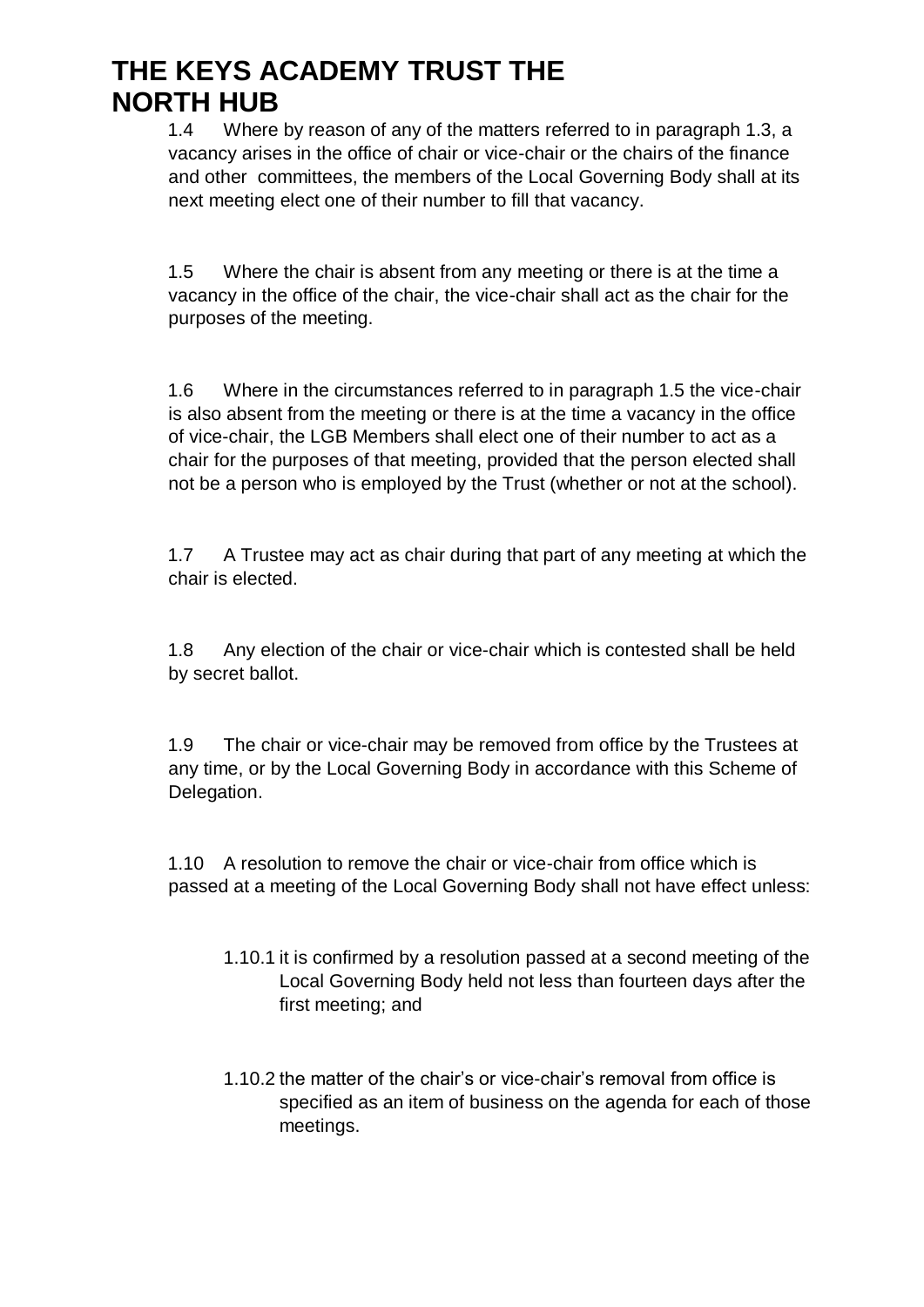1.11 Before a resolution is passed by the Local Governing Body at the relevant meeting as to whether to confirm the previous resolution to remove the chair or vicechair from office, the person or persons proposing his or her removal shall at that meeting state their reasons for doing so and the chair or vice-chair shall be given an opportunity to make a statement in response.

### 2. CONFLICTS OF INTEREST

2.1 Any LGB Member who has or can have any direct or indirect duty or personal interest (including but not limited to any personal financial Interest) which conflicts or may conflict with his or her duties as a LGB Member shall disclose that fact to the Local Governing Body as soon as he becomes aware of it. A person must absent himself or herself from any discussions of the Local Governing Body in which it is possible that a conflict will arise between his or her duty to act solely in the interests of the school and any duty or personal interest (including but not limited to any personal financial interest).

2.2 For the purpose of paragraph 2.1, a person has a personal financial Interest if he or she is in the employment of the Trust or is in receipt of remuneration or the provision of any other benefit directly from the Trust or in some other way is linked to the Trust or the school.

2.3 In any conflict between any provision of this Scheme of Delegation and the Articles, the Articles shall prevail.

2.4 Any disagreement between the members of the Local Governing Body and the Principal or any subcommittee of the Local Governing Body shall be referred to the Trustees for their determination.

2.5 The Local Governing Body shall maintain a register of business interests of its Governors.

#### 3. THE MINUTES

3.1 The minutes of the proceedings of a meeting of the Local Governing Body shall be drawn up and entered into written records kept for the purpose by the person authorised to keep the minutes of the Local Governing Body; and shall be signed (subject to the approval of the members of the Local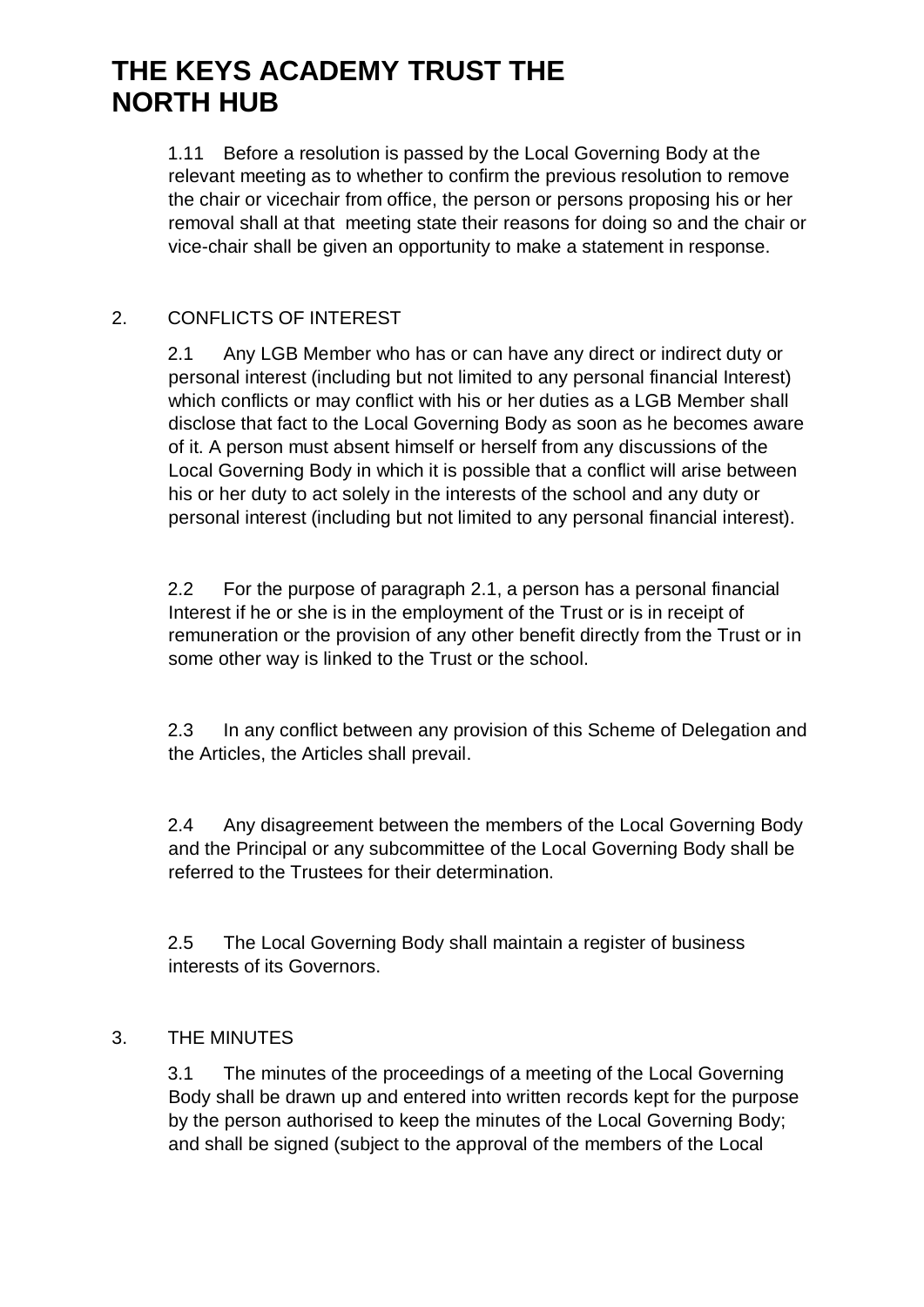Governing Body) at the same or next subsequent meeting by the person acting as chair thereof. The minutes shall include a record of:

- 3.1.1 all appointments of officers made by the Local Governing Body; and
- 3.1.2 all proceedings at meetings of the Local Governing Body and of committees of the Local Governing Body including the names of all persons present at each such meeting.

3.2 The chair shall ensure that copies of minutes of all meetings of the Local Governing Body (and of such of the subcommittees as the Trustees shall from time to time require) shall be provided to the Trustees as soon as reasonably practicable after those minutes are approved.

#### 4. COMMITTEES

4. Subject to this Scheme of Delegation and to any contrary direction by the Trustees, the Local Governing Body shall establish a Finance Committee and may establish any other subcommittee. The constitution, membership, terms of reference and proceedings of any subcommittee shall be determined by the Local Governing Body but having regard to any views of the Trustees. The establishment, terms of reference, constitution and membership of any subcommittee shall be reviewed at least once in every twelve months. The membership of any subcommittee may include persons who do not also serve on the Local Governing Body, provided that a majority of the members of any such subcommittee shall be members of the Local Governing Body or Trustees. The Local Governing Body may determine that some or all of the members of a subcommittee who are not Trustees or who do not serve on the Local Governing Body shall be entitled to vote in any proceedings of the subcommittee. No vote on any matter shall be taken at a meeting of a subcommittee unless the majority of members of the subcommittee present are either Trustees or LGB Members.

#### 5. DELEGATION

5.1 Provided such power or function has been delegated to the Local Governing Body, the Local Governing Body, subject to the terms of the Trust's Finance Manual, may further delegate to any person serving on the Local Governing Body, committee, the Headteacher or any other holder of an executive office, such of their powers or functions as they consider desirable to be exercised by them. Any such delegation may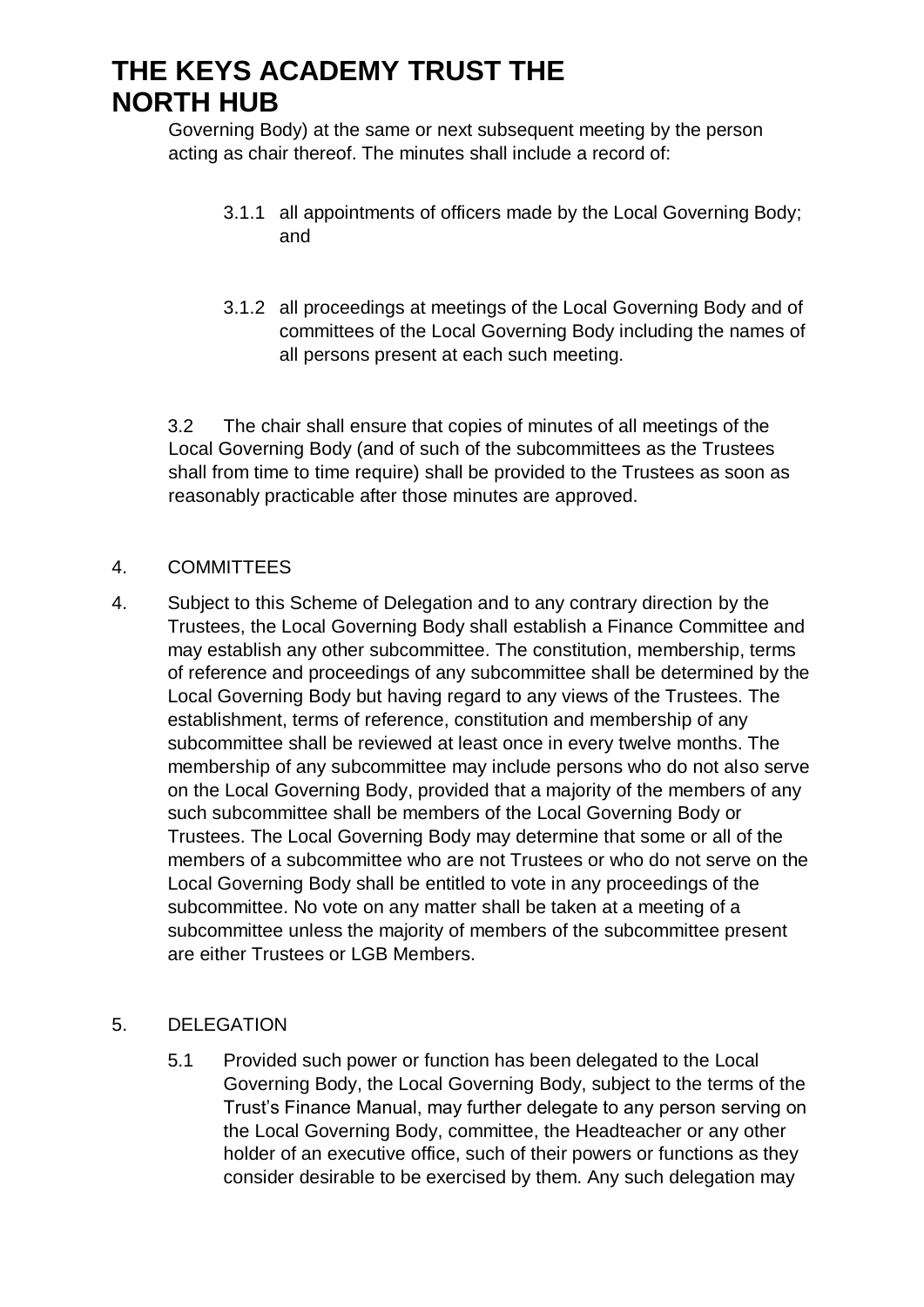be made subject to any conditions either the Trustees or the Local Governing Body may impose and may be revoked or altered.

5.2 Where any power or function of the Trustees or the Local Governing Body is exercised by the Finance Committee or any other subcommittee, any Trustee or LGB Member, the Headteacher or any other holder of an executive office, that person or subcommittee shall report to the Local Governing Body in respect of any action taken or decision made with respect to the exercise of that power or function at the meeting of the Local Governing Body immediately following the taking of the action or the making of the decision.

### 6. MEETINGS OF THE LOCAL GOVERNING BODY

- 6.1 Subject to this Scheme of Delegation, the Local Governing Body may regulate its proceedings as the members of the Local Governing Body think fit.
- 6.2 The Local Governing Body shall meet at least three times in every school year. Meetings of the Local Governing Body shall be convened by the clerk to the Local Governing Body. In exercising his or her functions under this Scheme of Delegation the clerk shall comply with any direction:
	- 6.2.1 given by the Trustees or the Local Governing Body; or
	- 6.2.2 given by the chair of the Local Governing Body or, in his or her absence or where there is a vacancy in the office of chair, the vice-chair of the Local Governing Body, so far as such direction is not inconsistent with any direction given as mentioned in 6.2.1 above.
- 6.3 Any three members of the Local Governing Body may, by notice in writing given to the clerk, requisition a meeting of the Local Governing Body; and it shall be the duty of the clerk to convene such a meeting as soon as is reasonably practicable.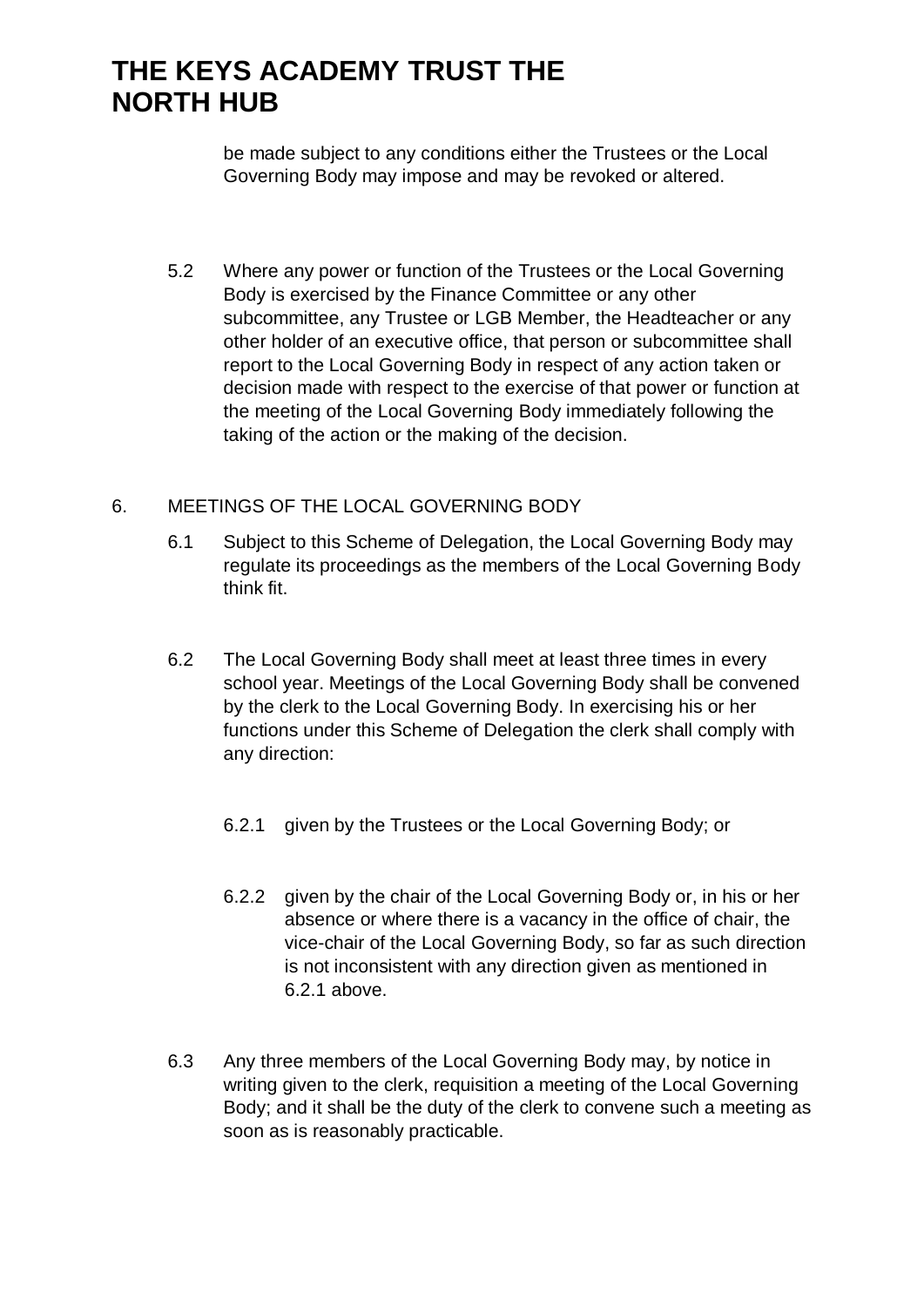- 6.4 Each LGB Member shall be given at least seven clear days before the date of a meeting:
	- 6.4.1 notice in writing thereof, signed by the clerk, and sent to each LGB Member at the address provided by each member from time to time; and
	- 6.4.2 a copy of the agenda for the meeting; provided that where the Trustees, the chair or, in his or her absence or where there is a vacancy in the office of chair, the vice-chair, so determines on the ground that there are matters demanding urgent consideration, it shall be sufficient if the written notice of a meeting, and the copy of the agenda thereof are given within such shorter period as he or she directs.
- 6.5 The convening of a meeting and the proceedings conducted thereat shall not be invalidated by reason of any individual not having received written notice of the meeting or a copy of the agenda thereof.
- 6.6 A resolution to rescind or vary a resolution carried at a previous meeting of the Local Governing Body shall not be proposed at a meeting of the Local Governing Body unless the consideration of the rescission or variation of the previous resolution is a specific item of business on the agenda for that meeting.
- 6.7 A meeting of the Local Governing Body shall be terminated forthwith if:
	- 6.7.1 the members of the Local Governing Body so resolve; or
	- 6.7.2 the number of members present ceases to constitute a quorum for a meeting of the Local Governing Body in accordance with paragraph 6.10, subject to paragraph 6.12.
- 6.8 Where in accordance with paragraph 6.7 a meeting is not held or is terminated before all the matters specified as items of business on the agenda for the meeting have been disposed of, a further meeting shall be convened by the clerk as soon as is reasonably practicable, but in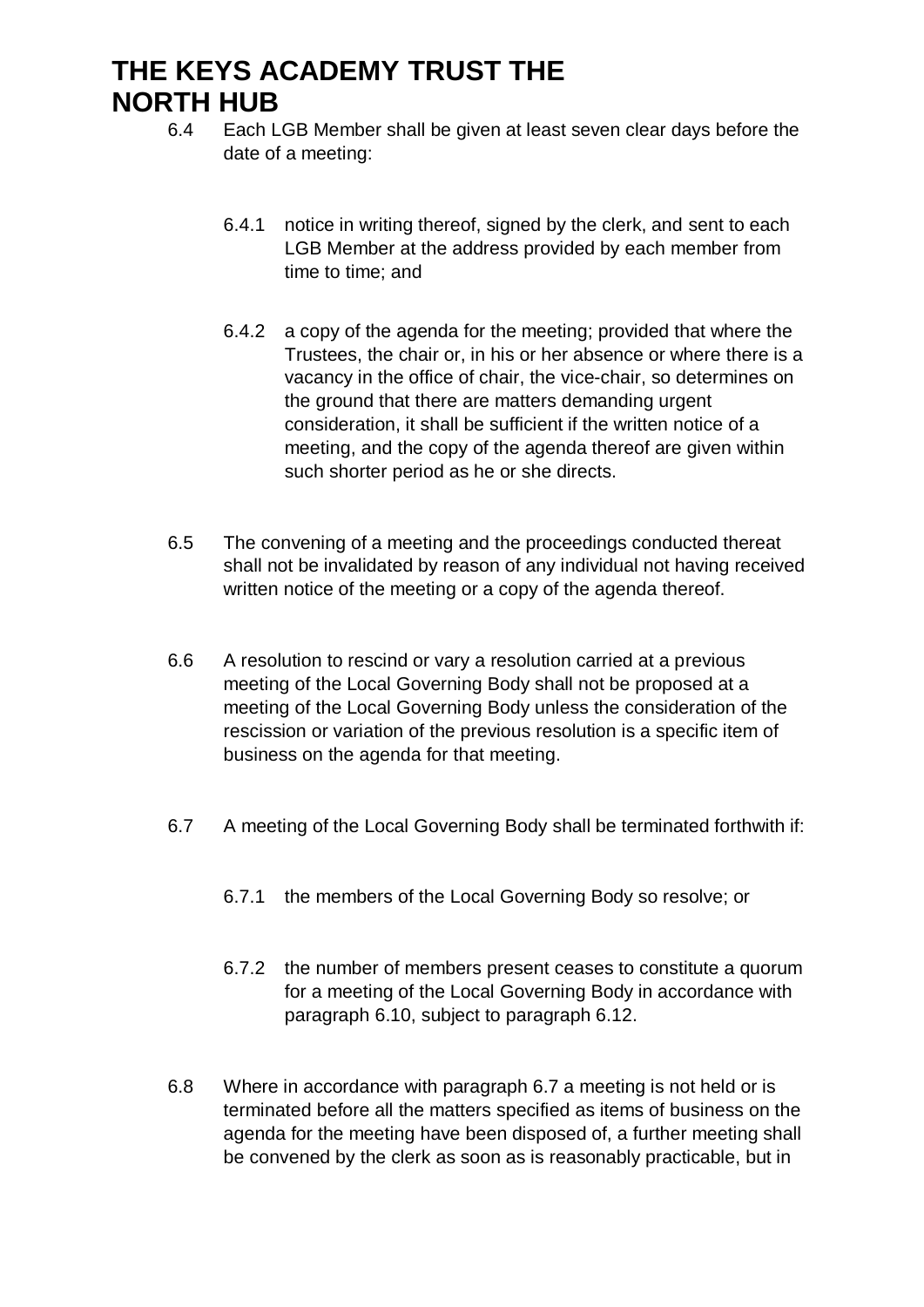any event within seven days of the date on which the meeting was originally to be held or was so terminated.

- 6.9 Where the Local Governing Body resolves in accordance with paragraph 6.7 to adjourn a meeting before all the items of business on the agenda have been disposed of, the Local Governing Body shall before doing so determine the time and date at which a further meeting is to be held for the purposes of completing the consideration of those items, and they shall direct the clerk to convene a meeting accordingly.
- 6.10 Subject to paragraph 6.12, the quorum for a meeting of the Local Governing Body, and any vote on any matter thereat, shall be one half of the members of the Local Governing Body (rounded up to a whole number) at the date of the meeting.
- 6.11 The Local Governing Body may act notwithstanding any vacancies on its board, but, if the numbers of persons serving is less than the number fixed as the quorum, the continuing persons may act only for the purpose of filling vacancies or of calling a general meeting.
- 6.12 The quorum for the purposes of:
	- 6.12.1 any vote on the removal of a LGB Member in accordance with this Scheme of Delegation;
	- 6.12.2 any vote on the removal of the chair of the Local Governing Body;

shall be two thirds of the members of the Local Governing Body (rounded up to a whole number) at the date of the meeting.

6.13 Subject to this Scheme of Delegation, every question to be decided at a meeting of the Local Governing Body shall be determined by a majority of the votes of the persons present and entitled to vote on the question. Every LGB Member shall have one vote.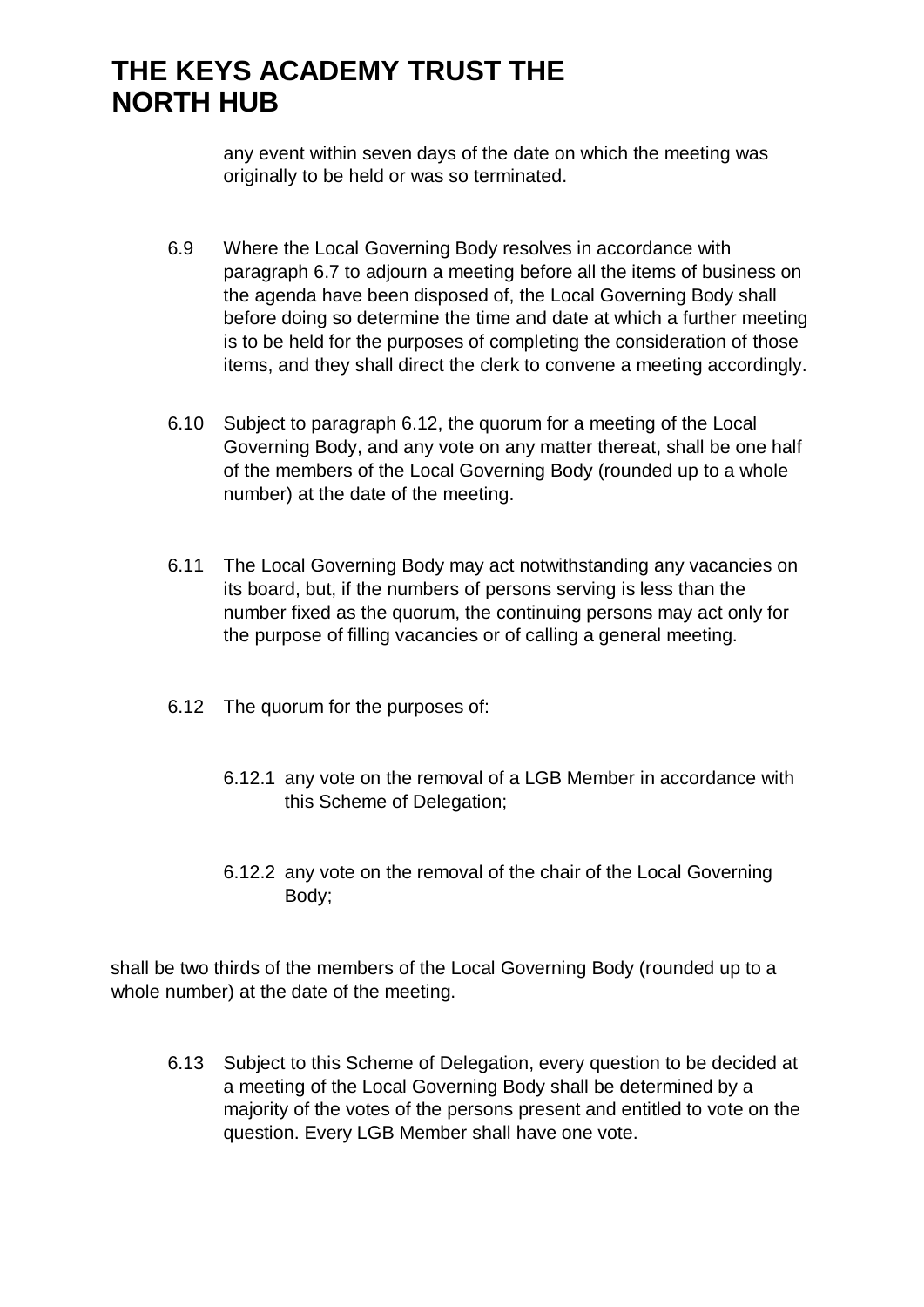- 6.14 Subject to paragraphs 6.10 6.12, where there is an equal division of votes, the chair of the meeting shall have a casting vote in addition to any other vote he or she may have.
- 6.15 The proceedings of the Local Governing Body shall not be invalidated by
	- 6.15.1 any vacancy on the board; or
	- 6.15.2 any defect in the election, appointment or nomination of any person serving on the Local Governing Body.
- 6.16 A resolution in writing, signed by all the persons entitled to receive notice of a meeting of the Local Governing Body or of a subcommittee of the Local Governing Body, shall be as valid and as effective as if it had been passed at a meeting of the

Local Governing Body or (as the case may be) a subcommittee of the Local Governing Body duly convened and held. Such a resolution may consist of several documents in the same form, each signed by one or more of the members of the Local Governing Body and may include an electronic communication by or on behalf of the Local Governing Body indicating their agreement to the form of resolution providing that the member has previously notified the Local Governing Body in writing of the email address or addresses which the member will use.

- 6.17 Subject to paragraph 6.18, the Local Governing Body shall ensure that a copy of:
	- 6.17.1 the agenda for every meeting of the Local Governing Body;
	- 6.17.2 the signed minutes of every such meeting; and
	- 6.17.3 any report, document or other paper considered at any such meeting, are, as soon as is reasonably practicable, made available at the school to persons wishing to inspect them.
- 6.18 There may be excluded from any item required to be made available in pursuance of paragraph 6.17, any material relating to: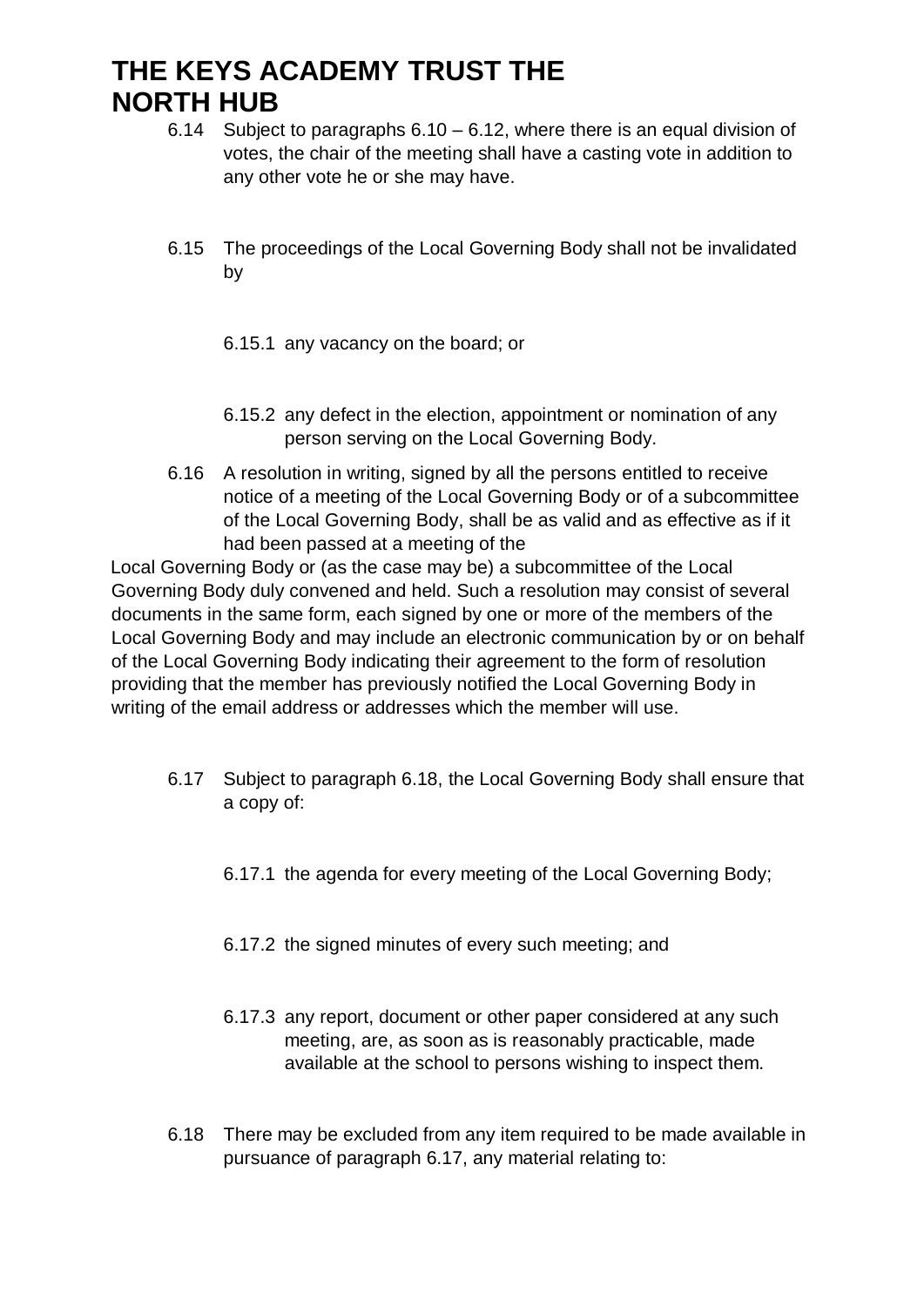- 6.18.1 a named teacher or other person employed, or proposed to be employed, at the school;
- 6.18.2 a named pupil at, or candidate for admission to, the school; and
- 6.18.3 any matter which, by reason of its nature, the Local Governing Body is satisfied should remain confidential.
- 6.19 Any LGB Member shall be able to participate in meetings of the Local Governing Body by telephone or video conference provided that:
	- 6.19.1 he or she has given notice of his or her intention to do so detailing the telephone number on which he or she can be reached and/or appropriate details of the video conference suite from which he or she shall be taking part at the time of the meeting at least 48 hours before the meeting; and
	- 6.19.2 the Local Governing Body has access to the appropriate equipment.
	- 6.19.3 If after all reasonable efforts it does not prove possible for the person to participate by telephone or video conference the meeting may still proceed with its business provided there is otherwise a quorum.

#### 7. NOTICES

- 7.1 Any notice to be given to or by any person pursuant to this Scheme of Delegation shall be in writing or shall be given using electronic communications to an address for the time being notified for that purpose to the person giving the notice. In this Scheme of Delegation "address" in relation to electronic communications, includes a number or address used for the purposes of such communications.
- 7.2 A notice may be given by the Local Governing Body to its members either personally or by sending it by post in a prepaid envelope addressed to the member at his or her registered address or by leaving